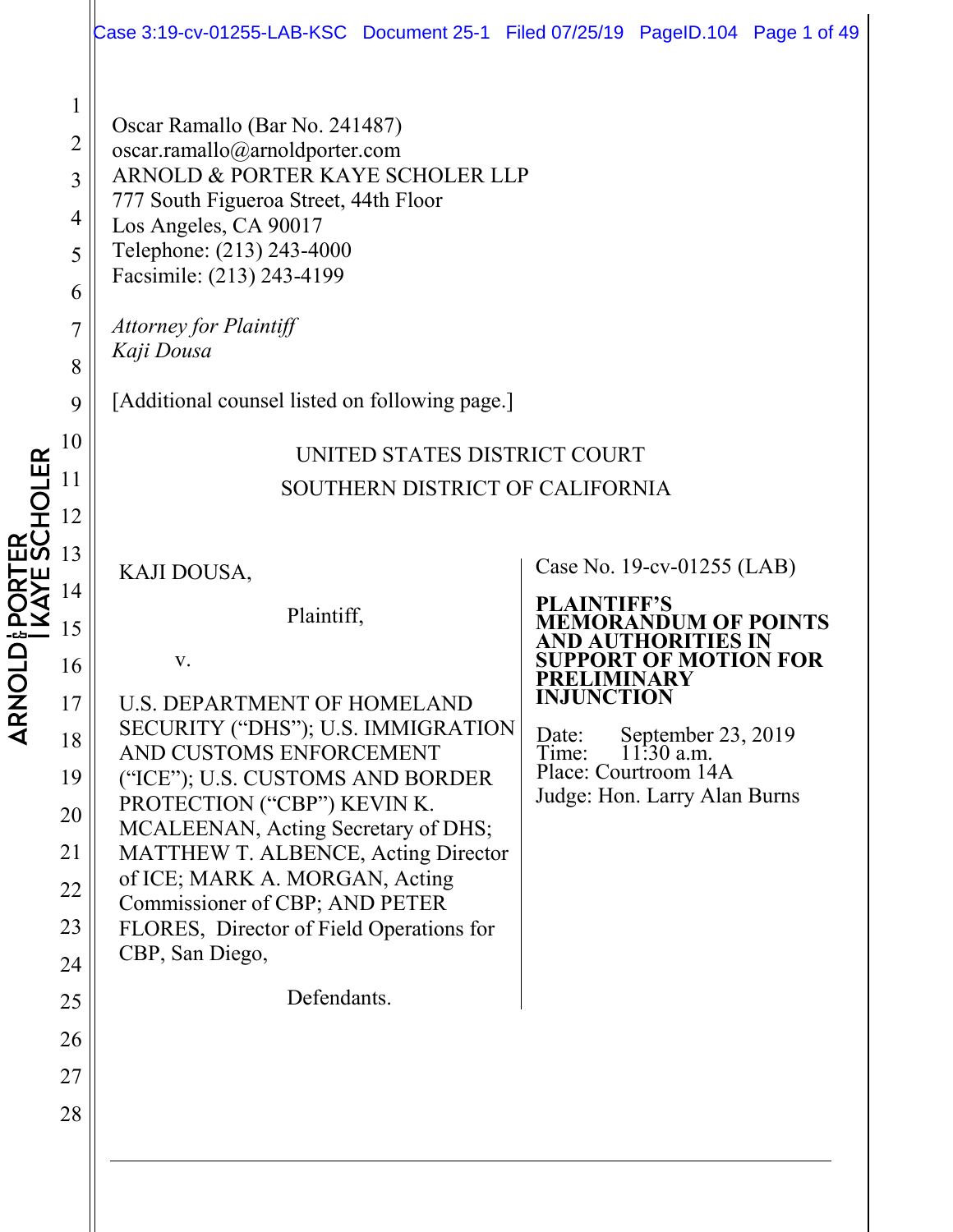|                | Case 3:19-cv-01255-LAB-KSC Document 25-1 Filed 07/25/19 PageID.105 Page 2 of 49           |  |  |  |
|----------------|-------------------------------------------------------------------------------------------|--|--|--|
|                |                                                                                           |  |  |  |
| $\mathbf{1}$   | R. Stanton Jones (pro hac vice) (DC SBN 987 987088)                                       |  |  |  |
| $\overline{2}$ | stanton.jones@arnoldporter.com                                                            |  |  |  |
| 3              | William C. Perdue (pro hac vice) (DC SBN 995365)<br>William.Perdue@arnoldporter.com       |  |  |  |
| 4              | Christian D. Sheehan (pro hac vice) (DC 1045233)                                          |  |  |  |
| 5              | christian.sheehan@arnoldporter.com                                                        |  |  |  |
| 6              | Jaba Tsitsuashvili (Bar No. 309012)<br>jaba.tsitsuashvili@arnoldporter.com                |  |  |  |
| $\overline{7}$ | Jean Chang* (DC SBN 1035614)                                                              |  |  |  |
| 8              | jean.chang@arnoldporter.com                                                               |  |  |  |
|                | ARNOLD & PORTER KAYE SCHOLER LLP<br>601 Massachusetts Ave., NW                            |  |  |  |
| 9              | Washington, DC 20001                                                                      |  |  |  |
| 10             | Telephone: (202) 942-5000                                                                 |  |  |  |
| 11             | Facsimile: (202) 942-5999                                                                 |  |  |  |
| 12             | Ada Añon (pro hac vice) (NY 5030697)                                                      |  |  |  |
| 13             | ada.anon@arnoldporter.com                                                                 |  |  |  |
| 14             | Leah J. Harrell (pro hac vice) (NY 5623335)<br>leah.harrell@arnoldporter.com              |  |  |  |
| 15             | ARNOLD & PORTER KAYE SCHOLER LLP                                                          |  |  |  |
| 16             | $250$ West $55th$ St.                                                                     |  |  |  |
|                | New York, NY 10019<br>Telephone: (212) 836-8000                                           |  |  |  |
| 17             | Facsimile: (212) 836-8689                                                                 |  |  |  |
| 18             |                                                                                           |  |  |  |
| 19             | Stephanie Llanes (pro hac vice) (NY SBN 5580014)<br>stephanie.llanes@protectdemocracy.org |  |  |  |
| 20             | PROTECT DEMOCRACY                                                                         |  |  |  |
| 21             | 222 Broadway, 19th Floor                                                                  |  |  |  |
| 22             | New York, NY 10038<br>Telephone: (202) 579-4582                                           |  |  |  |
| 23             |                                                                                           |  |  |  |
| 24             | Anne Tindall (pro hac vice) (DC SBN 494607)                                               |  |  |  |
| 25             | anne.tindall@protectdemocracy.org<br>PROTECT DEMOCRACY                                    |  |  |  |
| 26             | 2020 Pennsylvania Avenue NW, Suite # 163                                                  |  |  |  |
|                | Washington, DC 20006                                                                      |  |  |  |
| 27             | Telephone: (202) 579-4582                                                                 |  |  |  |
| 28             |                                                                                           |  |  |  |

 $\begin{array}{c} 16 \\ 1 \end{array}$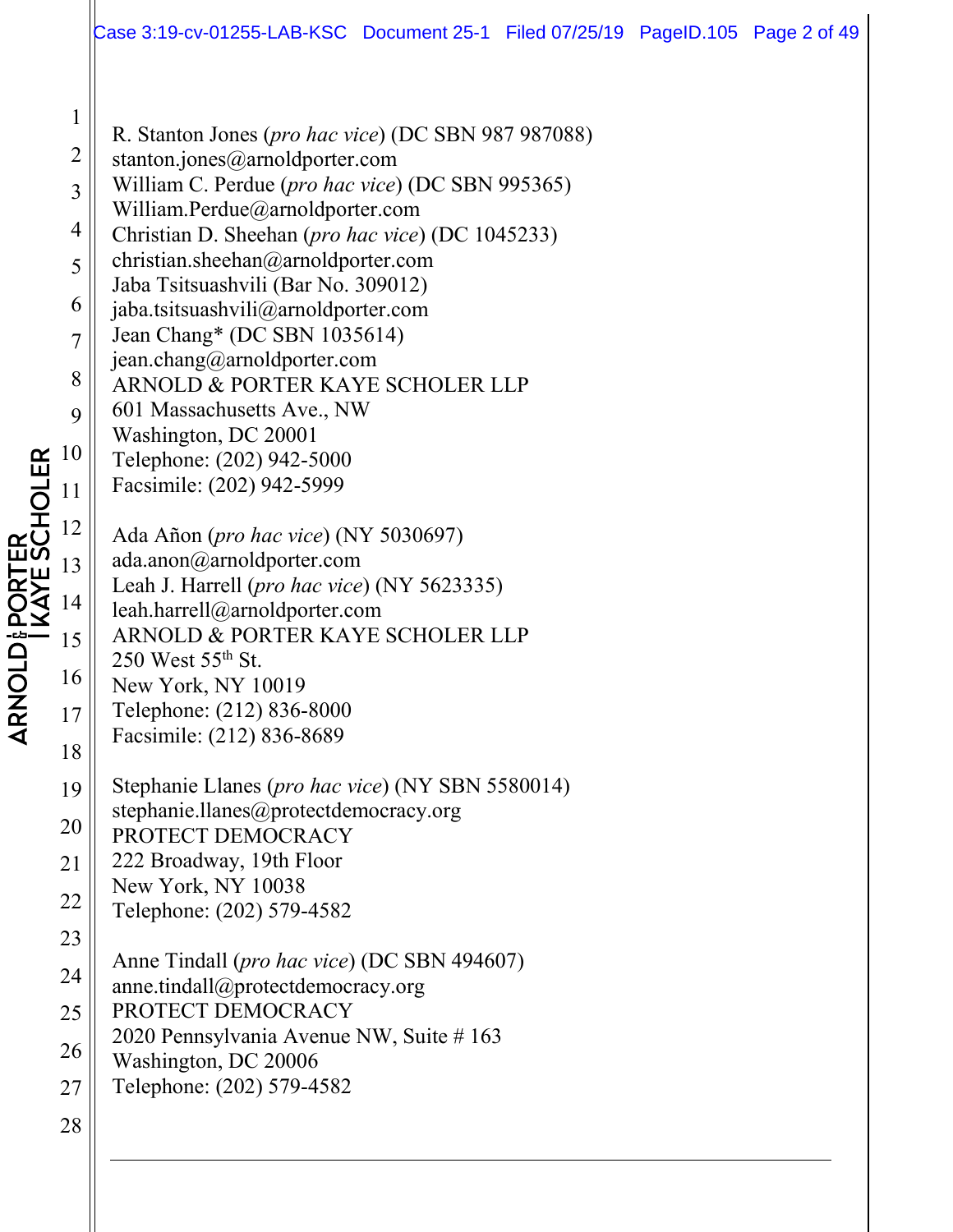|                                                                                                                                                                                                                            | Case 3:19-cv-01255-LAB-KSC Document 25-1 Filed 07/25/19 PageID.106 Page 3 of 49                                                                                                                                                                                                                                   |
|----------------------------------------------------------------------------------------------------------------------------------------------------------------------------------------------------------------------------|-------------------------------------------------------------------------------------------------------------------------------------------------------------------------------------------------------------------------------------------------------------------------------------------------------------------|
| $\mathbf{1}$<br>$\overline{2}$<br>$\mathfrak{Z}$<br>4<br>5<br>6<br>$\overline{7}$<br>8<br>9<br>10<br>11<br>12<br>13<br>14<br>15<br>16<br>17<br>18<br>19<br>20<br>$\overline{21}$<br>22<br>23<br>24<br>25<br>26<br>27<br>28 | Genevieve Nadeau (pro hac vice) (MA SBN 677566)<br>genevieve.nadeau@protectdemocracy.org<br>Ben Berwick (pro hac vice) (MA SBN 679207)<br>PROTECT DEMOCRACY<br>15 Main Street, Suite 312<br>Watertown, MA 02472<br><b>Attorneys for Plaintiff</b><br>Kaji Dousa<br>* Amended pro hac vice application forthcoming |
|                                                                                                                                                                                                                            |                                                                                                                                                                                                                                                                                                                   |

**ARNOLD & PORTER<br>I KAYE SCHOLER**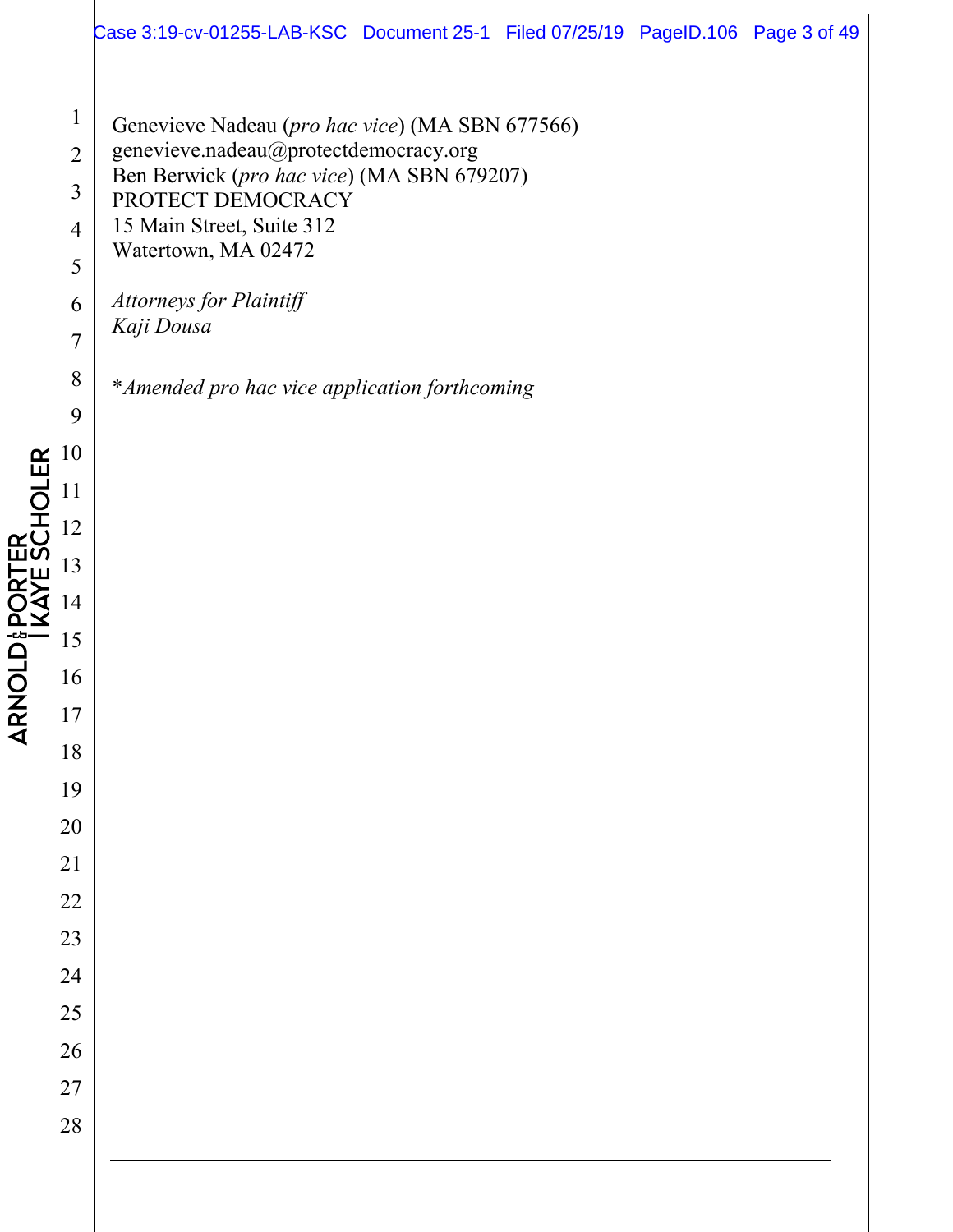|            |                |                          | Case 3:19-cv-01255-LAB-KSC Document 25-1 Filed 07/25/19 PageID.107 Page 4 of 49                                                                                                                                                                                                                             |  |  |  |  |  |
|------------|----------------|--------------------------|-------------------------------------------------------------------------------------------------------------------------------------------------------------------------------------------------------------------------------------------------------------------------------------------------------------|--|--|--|--|--|
|            | 1              | <b>TABLE OF CONTENTS</b> |                                                                                                                                                                                                                                                                                                             |  |  |  |  |  |
|            | $\overline{2}$ |                          | Page                                                                                                                                                                                                                                                                                                        |  |  |  |  |  |
|            | 3              |                          |                                                                                                                                                                                                                                                                                                             |  |  |  |  |  |
|            | 4              |                          |                                                                                                                                                                                                                                                                                                             |  |  |  |  |  |
|            | 5<br>6         | I.                       |                                                                                                                                                                                                                                                                                                             |  |  |  |  |  |
|            | 7              | II.                      |                                                                                                                                                                                                                                                                                                             |  |  |  |  |  |
|            | 8              | III.                     | DEFENDANTS' PATTERN AND PRACTICE OF TARGETING<br>IMMIGRANT RIGHTS ACTIVISTS AND THOSE WHO REPORT                                                                                                                                                                                                            |  |  |  |  |  |
|            | 9              |                          |                                                                                                                                                                                                                                                                                                             |  |  |  |  |  |
| EŘ         | 10<br>11       |                          |                                                                                                                                                                                                                                                                                                             |  |  |  |  |  |
|            | 12             | I.                       | PASTOR DOUSA IS LIKELY TO SUCCEED ON THE MERITS10                                                                                                                                                                                                                                                           |  |  |  |  |  |
|            | 13             |                          | Pastor Dousa Has Standing to Assert Her Claims  10<br>A.                                                                                                                                                                                                                                                    |  |  |  |  |  |
|            | 14             |                          | <b>B.</b><br>Pastor Dousa is Likely to Prevail on Her First Amendment                                                                                                                                                                                                                                       |  |  |  |  |  |
|            | 15             |                          |                                                                                                                                                                                                                                                                                                             |  |  |  |  |  |
|            | 16             |                          | $\mathbf{i}$ .<br>Pastor Dousa's Conduct Is Constitutionally Protected 13                                                                                                                                                                                                                                   |  |  |  |  |  |
| <b>ARN</b> | 17             |                          | ii.<br>Defendants Took Adverse Action Against Pastor Dousa 14                                                                                                                                                                                                                                               |  |  |  |  |  |
|            | 18<br>19       |                          | iii.<br>Pastor Dousa's Protected Conduct Was a Substantial or<br>Motivating Factor in Defendants' Adverse Actions Against                                                                                                                                                                                   |  |  |  |  |  |
|            | 20             |                          | $\mathbf{C}$ .                                                                                                                                                                                                                                                                                              |  |  |  |  |  |
|            | 21             |                          | Pastor Dousa is Likely to Prevail on Her Free Exercise Claim16<br>D.<br>Pastor Dousa is Likely to Prevail on Her Hybrid First                                                                                                                                                                               |  |  |  |  |  |
|            | 22             |                          |                                                                                                                                                                                                                                                                                                             |  |  |  |  |  |
|            | 23             |                          | Pastor Dousa is Likely to Prevail on Her RFRA Claim  19<br>E.                                                                                                                                                                                                                                               |  |  |  |  |  |
|            | 24<br>25       | II.                      | PASTOR DOUSA WILL SUFFER IRREPARABLE HARM ABSENT                                                                                                                                                                                                                                                            |  |  |  |  |  |
|            | 26             | III.                     | THE BALANCE OF HARDSHIPS AND THE PUBLIC INTEREST                                                                                                                                                                                                                                                            |  |  |  |  |  |
|            | 27             |                          |                                                                                                                                                                                                                                                                                                             |  |  |  |  |  |
|            | 28             |                          |                                                                                                                                                                                                                                                                                                             |  |  |  |  |  |
|            |                |                          | $\mathbf{i}$<br>$\begin{aligned} \mathcal{L}_{\text{max}}(\mathbf{r}) = \mathcal{L}_{\text{max}}(\mathbf{r}) \mathcal{L}_{\text{max}}(\mathbf{r}) \mathcal{L}_{\text{max}}(\mathbf{r}) \end{aligned}$<br>64082537 1PLAINTIFF'S MEM. OF POINTS & AUTHORITIES IN SUPPORT OF MOTION FOR PRELIMINARY INJUNCTION |  |  |  |  |  |
|            |                |                          |                                                                                                                                                                                                                                                                                                             |  |  |  |  |  |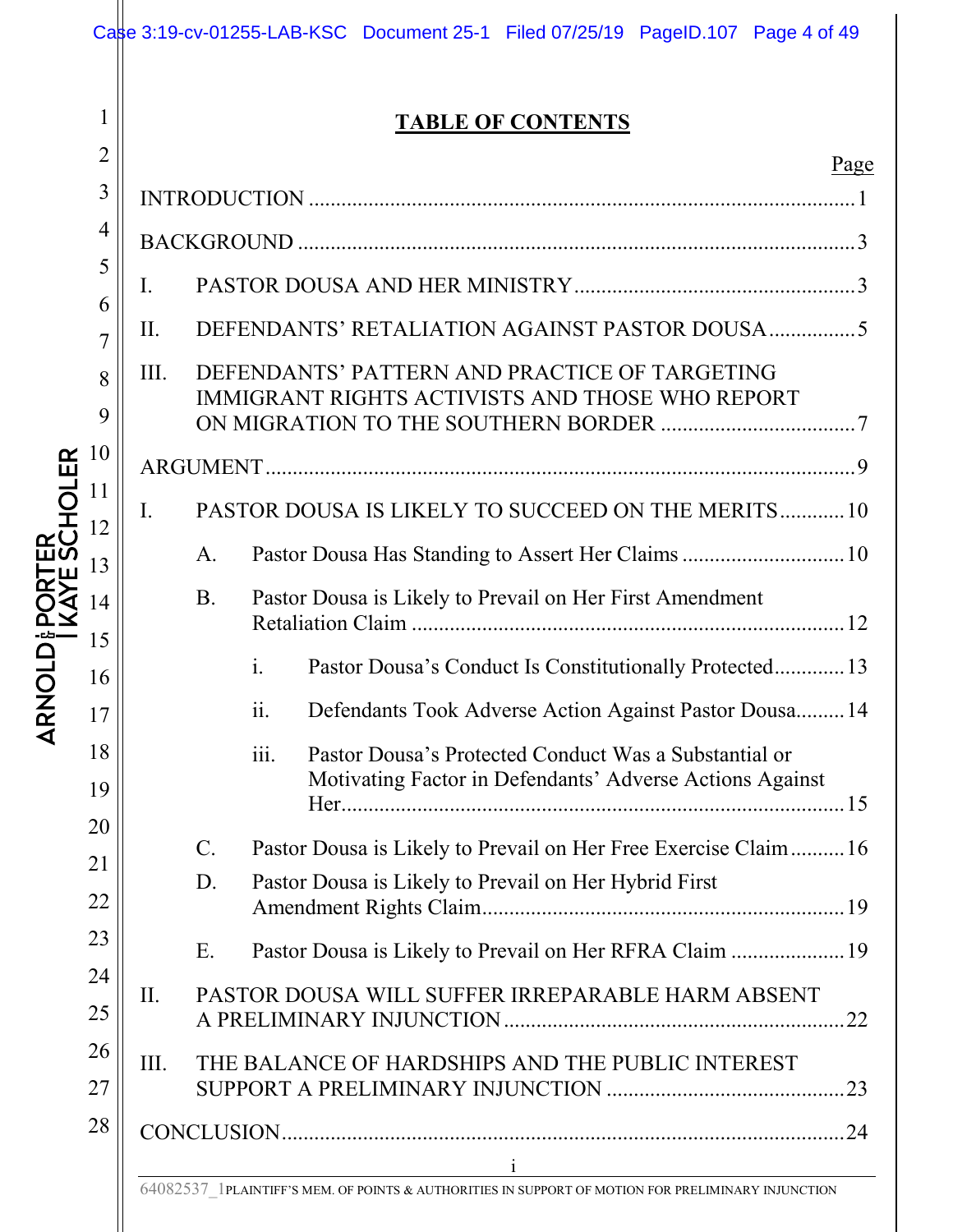|                                   |                                                                                                                                                                                                    | Case 3:19-cv-01255-LAB-KSC Document 25-1 Filed 07/25/19 PageID.108 Page 5 of 49                        |                          |    |
|-----------------------------------|----------------------------------------------------------------------------------------------------------------------------------------------------------------------------------------------------|--------------------------------------------------------------------------------------------------------|--------------------------|----|
| ARNOLD & PORTER<br>  KAYE SCHOLER | $\mathbf{1}$<br>$\overline{2}$<br>$\mathfrak{Z}$<br>$\overline{4}$<br>5<br>6<br>$\overline{7}$<br>8<br>9<br>10<br>11<br>12<br>13<br>14<br>15<br>16<br>$17$<br>18<br>19<br>$20\,$<br>21<br>22<br>23 | EXHIBIT 1                                                                                              |                          | 26 |
|                                   |                                                                                                                                                                                                    |                                                                                                        |                          |    |
|                                   |                                                                                                                                                                                                    |                                                                                                        |                          |    |
|                                   | 24                                                                                                                                                                                                 |                                                                                                        |                          |    |
|                                   | 25<br>$26\,$                                                                                                                                                                                       |                                                                                                        |                          |    |
|                                   | 27                                                                                                                                                                                                 |                                                                                                        |                          |    |
|                                   | $28\,$                                                                                                                                                                                             |                                                                                                        |                          |    |
|                                   |                                                                                                                                                                                                    |                                                                                                        | $\overline{\textbf{ii}}$ |    |
|                                   |                                                                                                                                                                                                    | $64082537\_1$ PLAINTIFF'S MEM. OF POINTS & AUTHORITIES IN SUPPORT OF MOTION FOR PRELIMINARY INJUNCTION |                          |    |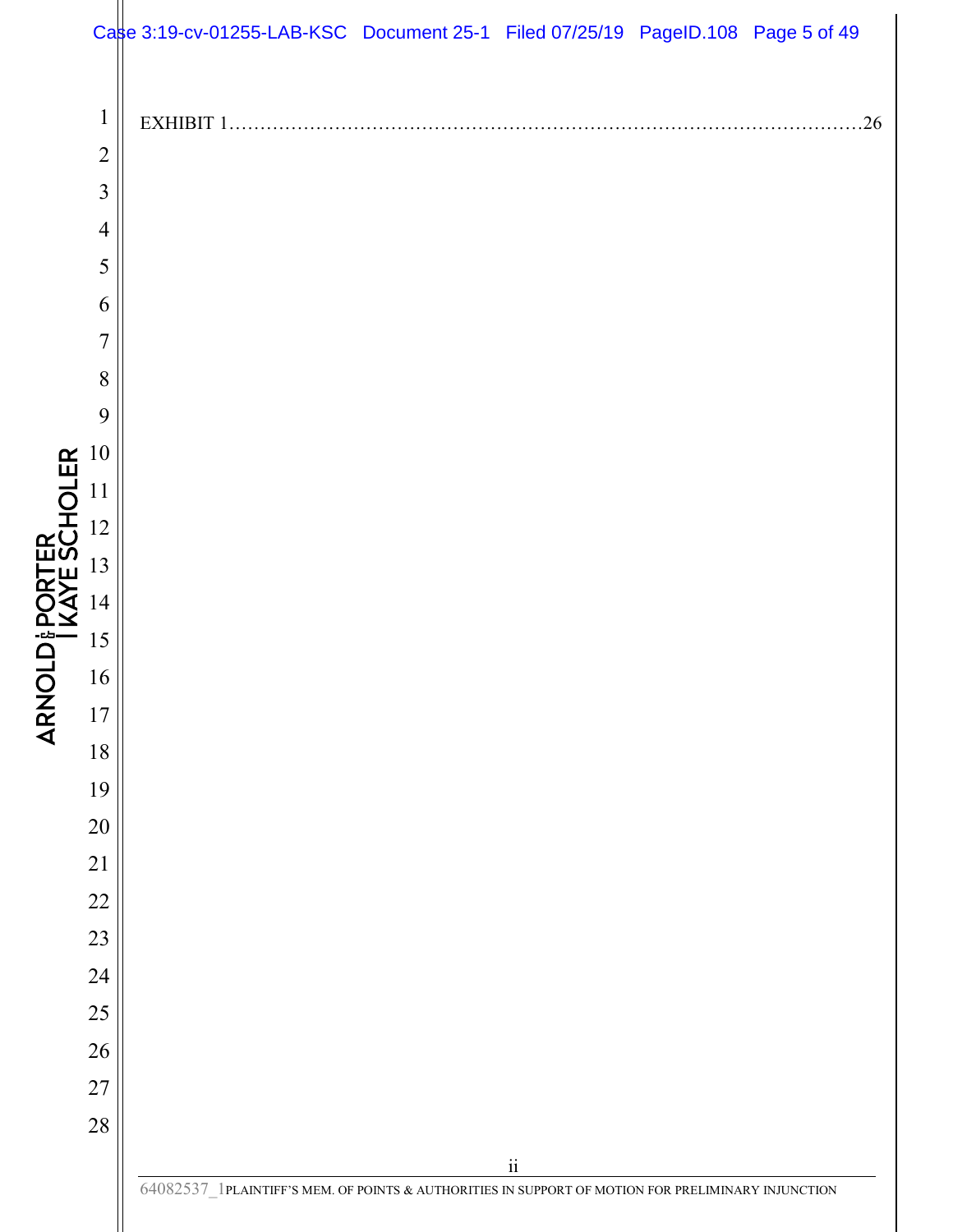|                                                      |                                                                                                                                                                             | Case 3:19-cv-01255-LAB-KSC Document 25-1 Filed 07/25/19 PageID.109 Page 6 of 49                                                                                                                                                                                                                                                                                                                                                                                                                                                                                                                                                                                                                                                                    |
|------------------------------------------------------|-----------------------------------------------------------------------------------------------------------------------------------------------------------------------------|----------------------------------------------------------------------------------------------------------------------------------------------------------------------------------------------------------------------------------------------------------------------------------------------------------------------------------------------------------------------------------------------------------------------------------------------------------------------------------------------------------------------------------------------------------------------------------------------------------------------------------------------------------------------------------------------------------------------------------------------------|
|                                                      | $\mathbf 1$<br>$\overline{2}$                                                                                                                                               | <b>TABLE OF AUTHORITIES</b>                                                                                                                                                                                                                                                                                                                                                                                                                                                                                                                                                                                                                                                                                                                        |
| ER<br>SCHOLER<br>OLD <sub>8</sub><br><b>Z<br/>AR</b> | 3<br>$\overline{4}$<br>5<br>6<br>$\overline{7}$<br>8<br>9<br>10<br>11<br>12<br>13<br>14<br>15<br>16<br>17<br>18<br>19<br>20<br>21<br>22<br>23<br>24<br>25<br>26<br>27<br>28 | Page(s)<br><b>Cases</b><br>American-Arab Anti-Discrimination Comm. v. Thornburgh,<br>Ariz. Right to Life Political Action Comm. v. Bayless,<br>Ariz. Students' Ass'n v. Ariz. Bd. of Regents,<br>Arjmand v. DHS,<br>Askins v. DHS,<br>Askins v. DHS,<br>No. 12-CV-2600 W (BLM), 2013 WL 5462296 (S.D. Cal. Sept. 30,<br>17<br>Babbitt v. United Farm Workers Nat'l Union,<br>Buckley v. Am. Constitutional Law Found., Inc.,<br>Cherri v. Mueller,<br>Church of the Lukumi Babalu Aye, Inc. v. City of Hialeah,<br>City of Boerne v. Flores,<br>Coszalter v. City of Salem,<br>Crawford-El v. Britton,<br>$\mathbf{i}$ and $\mathbf{j}$ and $\mathbf{k}$ are the set of $\mathbf{j}$ and $\mathbf{k}$ and $\mathbf{k}$ are the set of $\mathbf{k}$ |
|                                                      |                                                                                                                                                                             | 64082537 1PLAINTIFF'S MEM. OF POINTS & AUTHORITIES IN SUPPORT OF MOTION FOR PRELIMINARY INJUNCTION                                                                                                                                                                                                                                                                                                                                                                                                                                                                                                                                                                                                                                                 |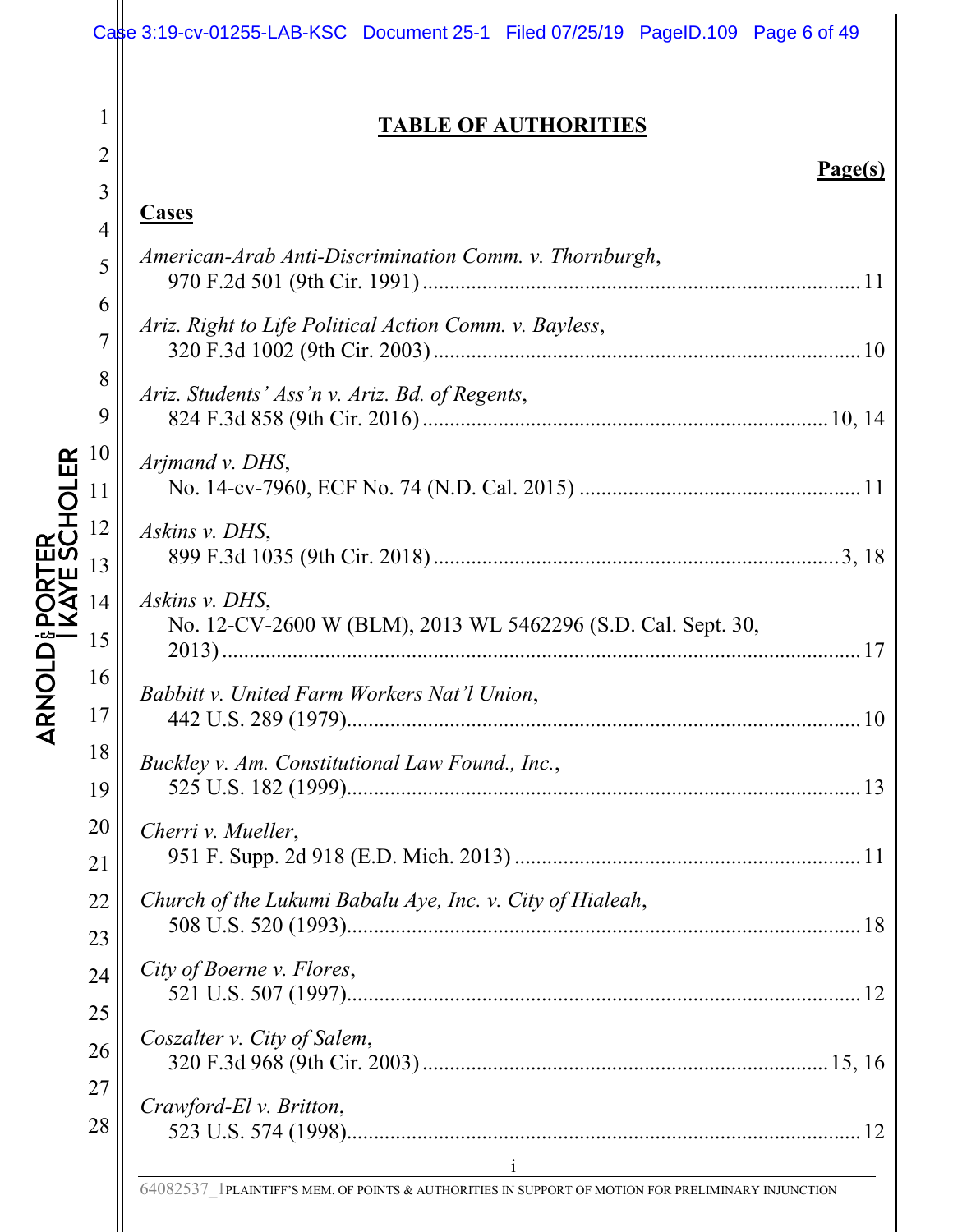# Case 3:19-cv-01255-LAB-KSC Document 25-1 Filed 07/25/19 PageID.110 Page 7 of 49

| $\mathbf{1}$   | Doe v. Harris,                                                                                                        |
|----------------|-----------------------------------------------------------------------------------------------------------------------|
| $\overline{2}$ |                                                                                                                       |
| 3              | Elrod v. Burns,                                                                                                       |
| $\overline{4}$ | Fifth Ave. Presbyterian Church v. City of New York,                                                                   |
| 5              | No. 01 Civ. 11493 (LMM), 2004 WL 2471406 (S.D.N.Y. Oct. 29,                                                           |
| 6              |                                                                                                                       |
| $\overline{7}$ | Garcia v. Lawn,                                                                                                       |
| 8              |                                                                                                                       |
| 9              | Hamilton v. Hernandez,                                                                                                |
| 10             |                                                                                                                       |
| 11             | Hartman v. Moore,                                                                                                     |
| 12             |                                                                                                                       |
| 13             | Healy v. James,                                                                                                       |
| 14             |                                                                                                                       |
| 15             | Holder v. Humanitarian Law Project,                                                                                   |
| 16             | Holt v. Cont'l Grp., Inc.,                                                                                            |
| 17             |                                                                                                                       |
| 18             | Human Life of Washington Inc. v. Brumsickle,                                                                          |
| 19             |                                                                                                                       |
| 20             | Jaffe v. Alexis,                                                                                                      |
| 21             |                                                                                                                       |
| 22             | Leigh v. Salazar,                                                                                                     |
| 23             |                                                                                                                       |
| 24             | Lopez v. Candaele,                                                                                                    |
| 25             |                                                                                                                       |
| 26             | Lujan v. Defenders of Wildlife,                                                                                       |
| 27             | Malik v. Brown,                                                                                                       |
| 28             |                                                                                                                       |
|                | $\ddot{\rm ii}$<br>64082537 1PLAINTIFF'S MEM. OF POINTS & AUTHORITIES IN SUPPORT OF MOTION FOR PRELIMINARY INJUNCTION |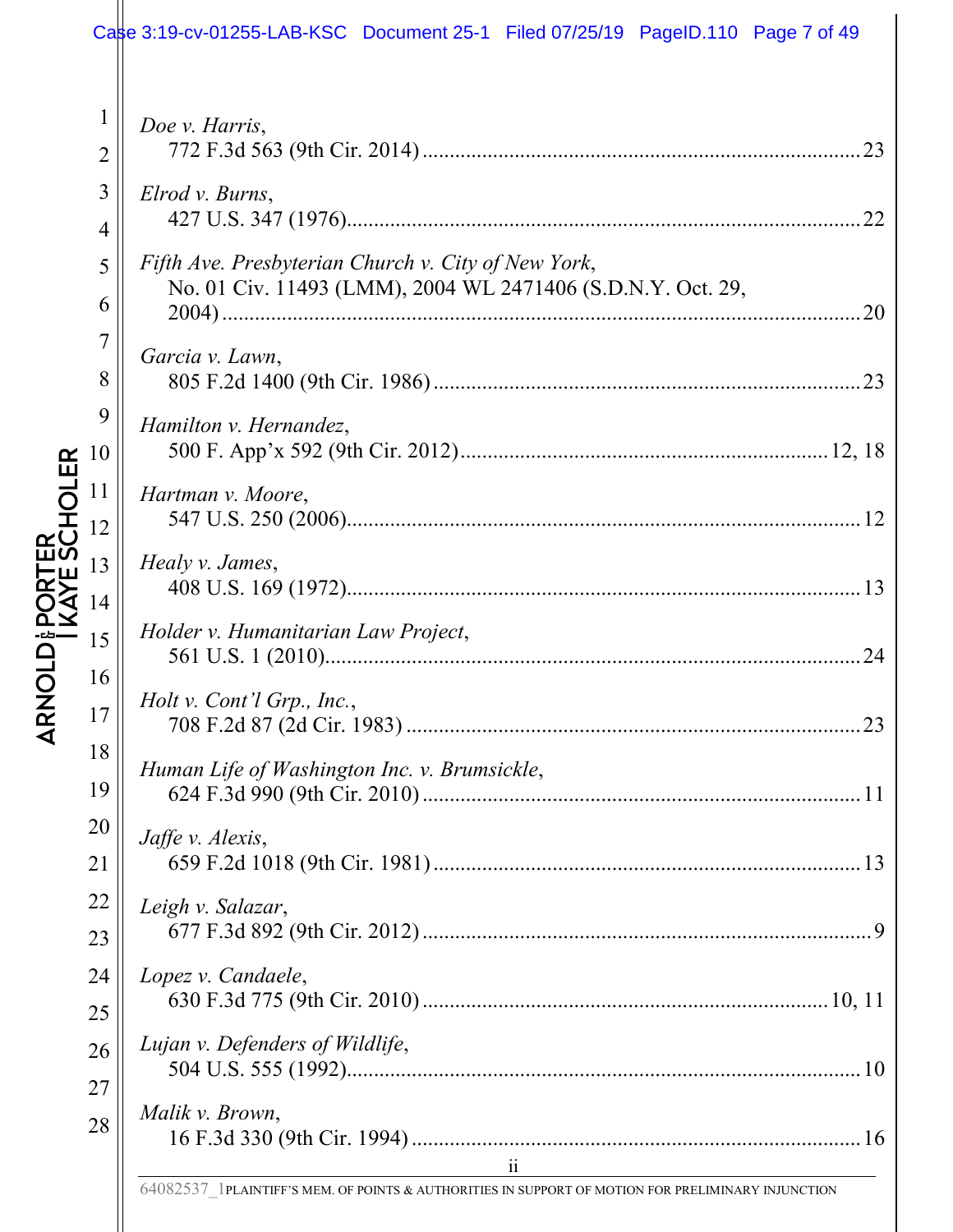## Case 3:19-cv-01255-LAB-KSC Document 25-1 Filed 07/25/19 PageID.111 Page 8 of 49

|                                                         | 1              |                                                |
|---------------------------------------------------------|----------------|------------------------------------------------|
|                                                         | $\overline{2}$ | Manning v. Powers,                             |
|                                                         | 3              | McCullen v. Coakley,                           |
|                                                         | $\overline{4}$ |                                                |
|                                                         | 5<br>6         | Melendres v. Arpaio,                           |
|                                                         | 7              | Mockaitis v. Harcleroad,                       |
|                                                         | 8<br>9         | N.Y. Times Co. v. Sullivan,                    |
|                                                         |                |                                                |
|                                                         |                | N.Y. Times Co. v. United States,               |
| ARNOLD PORTER<br>I KAYE SCHOLER<br>15<br>15<br>17<br>17 |                | Navajo Nation v. U.S. Forest Serv.,            |
|                                                         |                | Nken v. Holder,                                |
|                                                         |                |                                                |
|                                                         |                | Perry v. Sindermann,                           |
|                                                         |                |                                                |
|                                                         | 18             | Posey v. Lake Pend Oreille Sch. Dist. No. 84,  |
|                                                         | 19             |                                                |
|                                                         | 20             | Presbyterian Church (U.S.A.) v. United States, |
|                                                         | 21             |                                                |
|                                                         | 22             | Ragbir v. Homan,                               |
|                                                         | 23             | Ragbir v. Sessions,                            |
|                                                         | 24             |                                                |
|                                                         | 25             | Rutan v. Republican Party of Ill.,             |

26

27

28

497 U.S. 62 (1990)................................................................................................. 12 *Sammartano v. First Judicial Dist. Court*, 303 F.3d 959 (9th Cir. 2002) ..................................................................... 10, 14, 24

64082537\_1PLAINTIFF'S MEM. OF POINTS & AUTHORITIES IN SUPPORT OF MOTION FOR PRELIMINARY INJUNCTION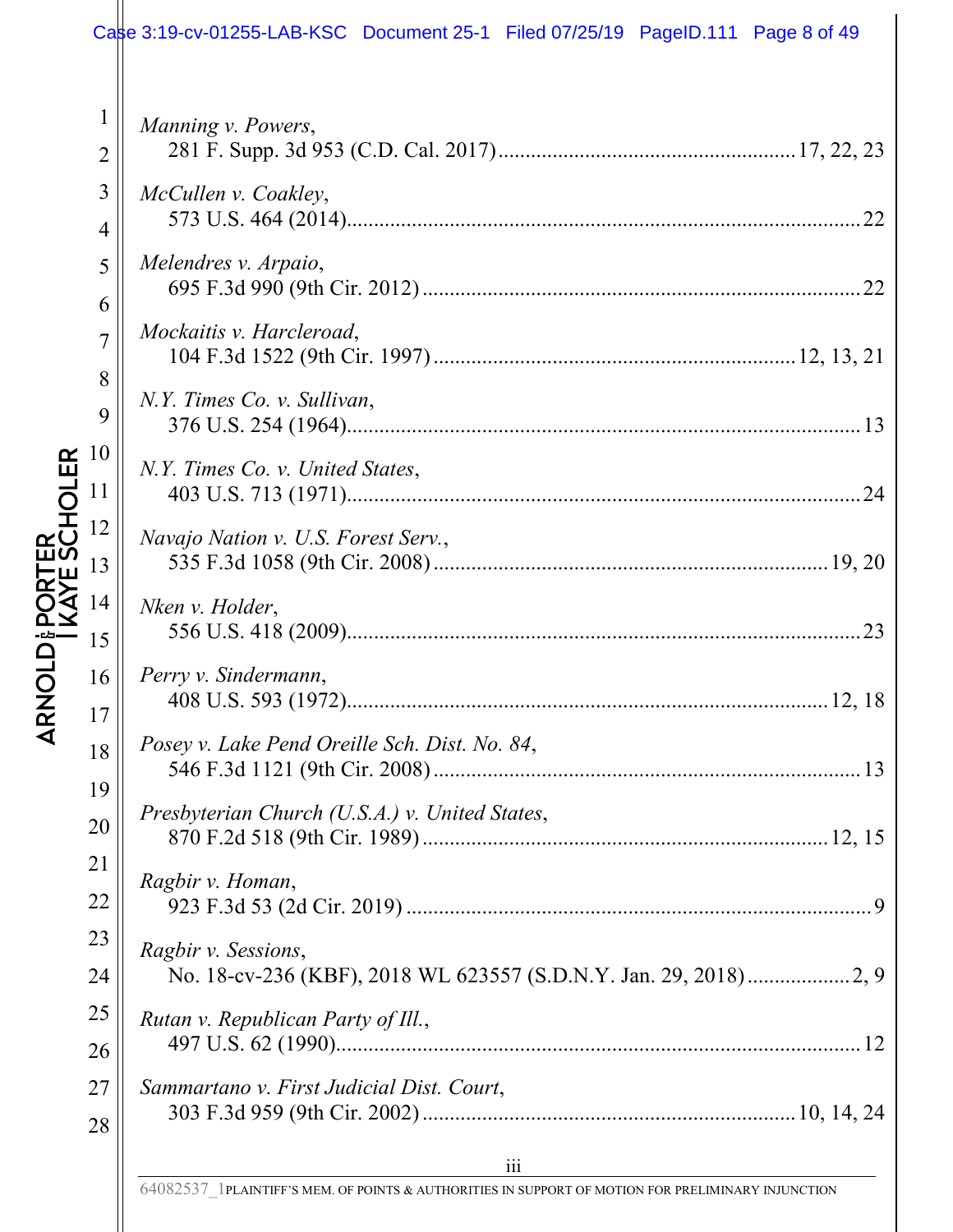## Case 3:19-cv-01255-LAB-KSC Document 25-1 Filed 07/25/19 PageID.112 Page 9 of 49

| $\mathbf{1}$<br>$\overline{2}$ | San Jose Christian Coll. v. City of Morgan Hill,                          |
|--------------------------------|---------------------------------------------------------------------------|
|                                |                                                                           |
| 3                              | Smith v. Brady,                                                           |
| $\overline{4}$                 |                                                                           |
| 5                              | Snyder v. Phelps,                                                         |
| 6                              |                                                                           |
| $\overline{7}$                 | Sorrell v. IMS Health Inc.,                                               |
| 8                              |                                                                           |
| 9                              | Susan B. Anthony List v. Driehaus,                                        |
| 10                             |                                                                           |
| 11                             | Trammel v. United States,<br>21                                           |
| 12                             |                                                                           |
| 13                             | United States v. Adeyemo,                                                 |
| 14                             | United States v. Christie,                                                |
| 15                             |                                                                           |
| 16                             | United States v. Cotterman,                                               |
| 17                             |                                                                           |
|                                | United States v. Lee,                                                     |
| 18                             |                                                                           |
| 19                             | Watchtower Bible & Tract Soc'y of New York, Inc. v. Vill. of Stratton,    |
| 20                             |                                                                           |
| 21                             | Western Presbyterian Church v. Board of Zoning Adjustment,                |
| 22                             |                                                                           |
| 23                             | White v. Lee,                                                             |
| 24                             |                                                                           |
| 25                             | Widmar v. Vincent,                                                        |
| 26                             |                                                                           |
| 27                             | Winter v. Nat. Res. Def. Council, Inc.,                                   |
| 28                             |                                                                           |
|                                | iv<br><u> 1980 - Andrea Station Barbara, amerikan personal (h. 1980).</u> |
|                                |                                                                           |

64082537\_1PLAINTIFF'S MEM. OF POINTS & AUTHORITIES IN SUPPORT OF MOTION FOR PRELIMINARY INJUNCTION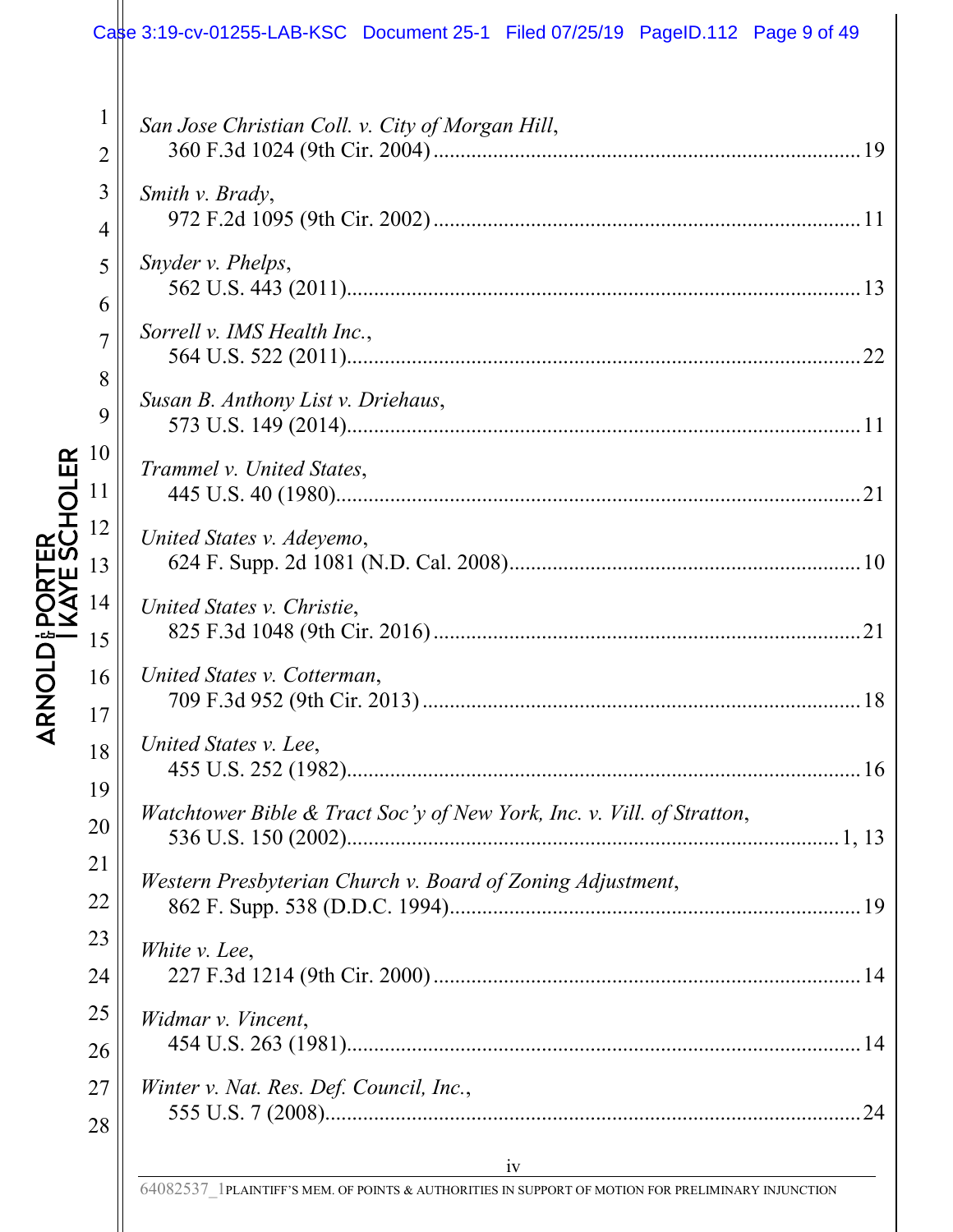## Case 3:19-cv-01255-LAB-KSC Document 25-1 Filed 07/25/19 PageID.113 Page 10 of 49

|                                     | $\mathbf{1}$                               |
|-------------------------------------|--------------------------------------------|
|                                     |                                            |
|                                     | 2<br>3<br>4                                |
|                                     |                                            |
|                                     | 5                                          |
|                                     |                                            |
|                                     | $\begin{array}{c} 6 \\ 7 \\ 8 \end{array}$ |
|                                     |                                            |
|                                     | $\overline{9}$                             |
|                                     | 10                                         |
|                                     | $\mathbf 1$<br>$\mathbf 1$                 |
| こしり                                 | 12                                         |
| ֓֓׆֧֧֧֧֢֦֧֧֧֬֜<br>֧֢ׅ֓֩֩֩<br>)<br>. | 13                                         |
|                                     | $\frac{14}{5}$                             |
| --<br>C<br>-                        | 5<br>$\mathbf 1$                           |
|                                     | $\frac{16}{1}$                             |
| ſ                                   | $\overline{7}$<br>1                        |
|                                     | 8<br>1                                     |
|                                     | 19                                         |
|                                     | 20                                         |
|                                     | 21                                         |
|                                     | 22                                         |
|                                     | 23                                         |
|                                     | 24                                         |
|                                     | 25                                         |
|                                     | 26                                         |
|                                     | 27                                         |
|                                     |                                            |

 $\overline{\phantom{a}}$ 

| $\mathbf{1}$   | <b>Statutes</b>                                                                                                    |
|----------------|--------------------------------------------------------------------------------------------------------------------|
| $\overline{2}$ | . . 3                                                                                                              |
| $\overline{3}$ | <b>Other Authorities</b>                                                                                           |
| $\overline{4}$ |                                                                                                                    |
| 5              | Park Avenue Christian Church, Social Justice, available at:<br>.20                                                 |
| 6              |                                                                                                                    |
| $\overline{7}$ |                                                                                                                    |
| 8              |                                                                                                                    |
| 9              |                                                                                                                    |
| 10             |                                                                                                                    |
| 11             |                                                                                                                    |
| 12             |                                                                                                                    |
| 13             |                                                                                                                    |
| 14             |                                                                                                                    |
| 15             |                                                                                                                    |
| 16             |                                                                                                                    |
| 17             |                                                                                                                    |
| 18             |                                                                                                                    |
| 19             |                                                                                                                    |
| 20             |                                                                                                                    |
| 21             |                                                                                                                    |
| 22             |                                                                                                                    |
| 23             |                                                                                                                    |
| 24             |                                                                                                                    |
| 25             |                                                                                                                    |
| 26             |                                                                                                                    |
| 27             |                                                                                                                    |
| 28             |                                                                                                                    |
|                | $\mathbf{V}$<br>64082537 1PLAINTIFF'S MEM. OF POINTS & AUTHORITIES IN SUPPORT OF MOTION FOR PRELIMINARY INJUNCTION |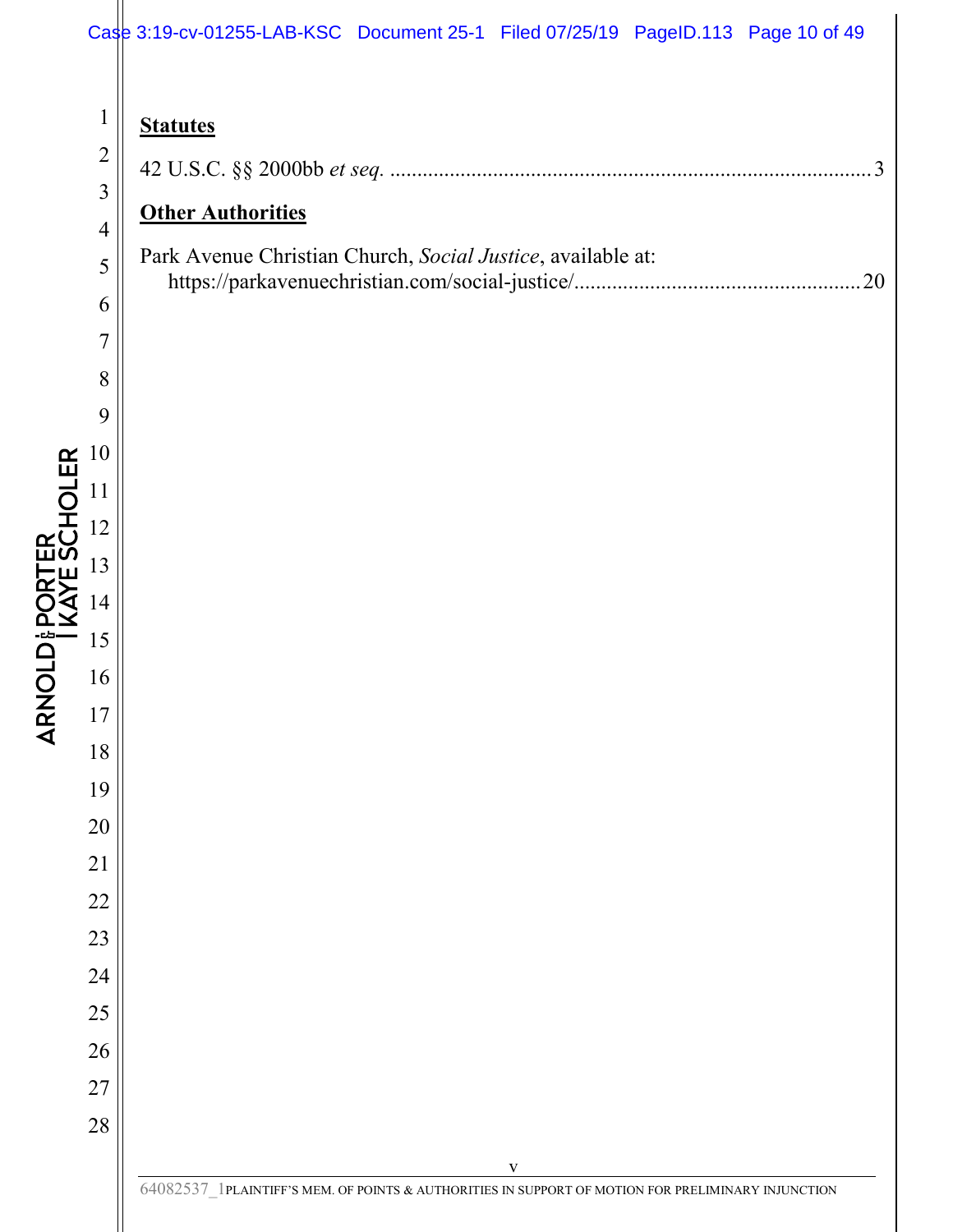#### **INTRODUCTION**

In March 2019, a Department of Homeland Security ("DHS") whistleblower released secret government documents that depict Plaintiff Kaji Dousa, a prominent Christian minister, immigrant rights advocate, and U.S. citizen, with a yellow "X" over her face. The whistleblower collected these documents, which also include identifying personal information, from a database compiled as part of a sweeping multi-agency investigation called "Operation Secure Line." The documents purport to list "Suspected Organizers, Coordinators, Instigators, and Media" associated with the socalled "migrant caravan." Pastor Dousa did nothing unlawful to land herself in the government's crosshairs. Instead, DHS, U.S. Immigration and Customs Enforcement ("ICE"), U.S. Customs and Border Protection ("CBP"), and the individuals in charge of those agencies (collectively, "Defendants") have targeted Pastor Dousa, as they have many others, simply because she exercised her First Amendment rights.

Pastor Dousa believes that responding to the needs of refugees, asylum-seekers, and other migrants is a requirement of her Christian faith. She acts on that belief by providing pastoral care to migrants, both in the United States and across the Southern Border in Mexico, officiating migrants' weddings, and leading prayerful vigils in opposition to U.S. immigration policy. The First Amendment safeguards her right to engage in this activity, as it "occupies the same high estate under the First Amendment as do worship in the churches and preaching from the pulpits." *Watchtower Bible & Tract Soc'y of New York, Inc. v. Vill. of Stratton*, 536 U.S. 150, 161 (2002).

Yet, in response to Pastor Dousa's exercise of her First Amendment rights, Defendants have illegally revoked border-crossing privileges they once provided her, and subjected her to unwarranted surveillance, detention, interrogation, and harassment. Defendants' actions already have severely harmed Pastor Dousa's ministry and will continue to inflict further irreparable harm if not enjoined. Quite simply, Pastor Dousa is not able to freely exercise her religion because of the government's actions. She has significantly decreased her ministry in Mexico because

20

21

22

23

24

25

26

27

28

1

2

3

4

5

6

7

64082537\_1PLAINTIFF'S MEM. OF POINTS & AUTHORITIES IN SUPPORT OF MOTION FOR PRELIMINARY INJUNCTION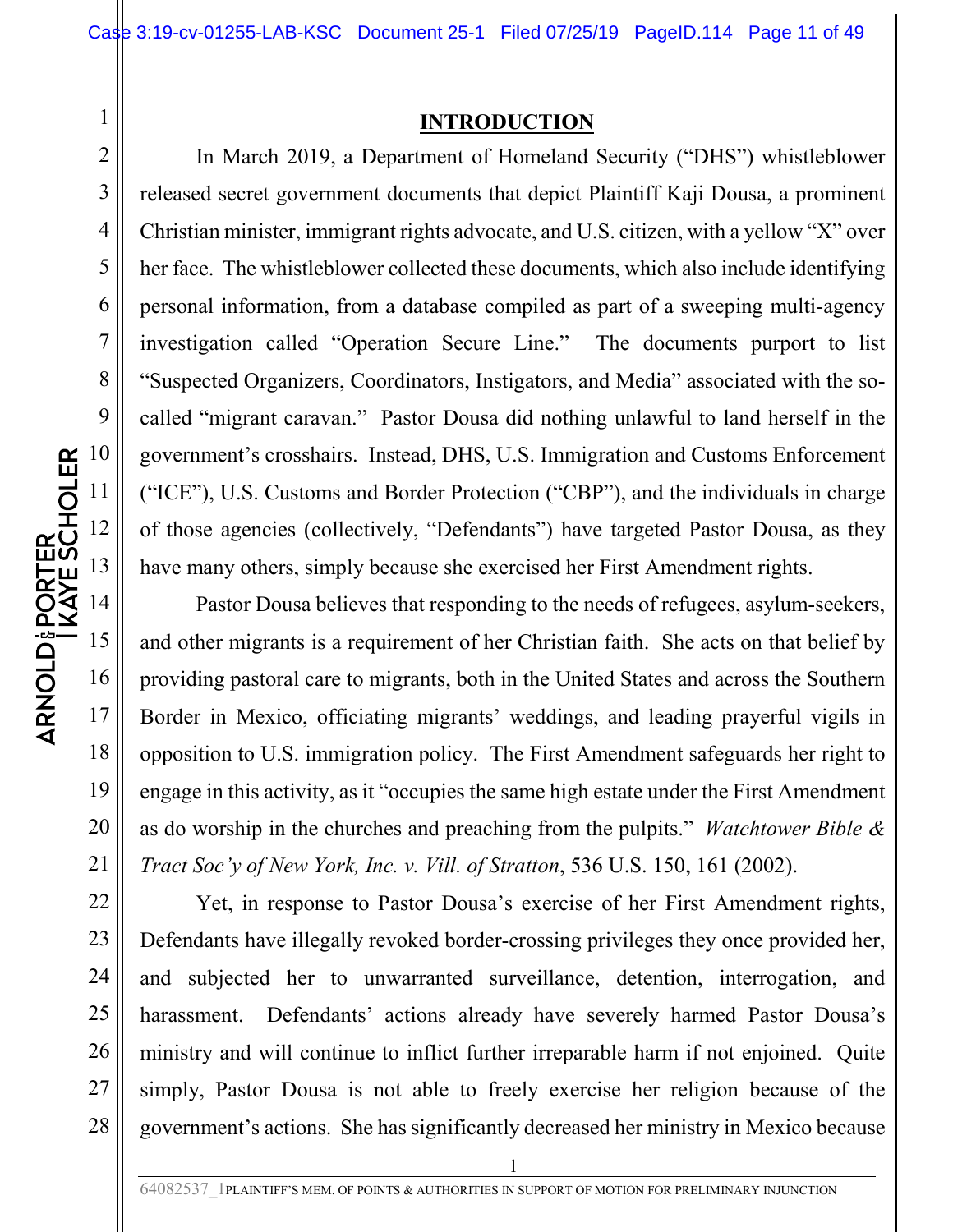she fears prolonged detention at the border. Her ability to cross the border to minister to migrants is impeded by revocation of her status as a "trusted traveler" as part of the Secure Electronic Network for Travelers Rapid Inspection ("SENTRI") program. She has refrained from blessing additional marriages, even though such blessings are a fundamental part of pastoral care, because the migrants whom she has married have been subject to questioning based on their association with her.

The harm to Pastor Dousa is not limited to her work at the Southern Border. The church Pastor Dousa leads in New York City reversed plans to house an asylumseekers clinic, and to restrict the provision of sanctuary to individual refugees because Defendants' unwarranted targeting of Pastor Dousa would put migrants receiving this pastoral care at risk of detention, separation from their families, and even deportation. Defendants also have interfered with Pastor Dousa's existing congregation by deterring immigrant parishioners from attending and participating in church and other religious events. Defendants' actions particularly interfere with Pastor Dousa's ability to provide the sacred pastoral rites of confession and absolution, which depend on confidentiality.

To be clear, Pastor Dousa is not alone. Defendants' targeting of Pastor Dousa is part of a disturbing pattern and practice of surveillance, harassment, and other adverse treatment, described in detail in Pastor Dousa's Complaint, designed to stifle opposition to U.S. immigration policy, and to punish those who offer comfort, aid, or ministry to migrants. Several of Pastor Dousa's associates, along with scores of other advocates and journalists, have been singled out for adverse treatment based on their exercise of First Amendment rights. Indeed, other courts already have expressed "grave concern" that Defendants have targeted these individuals "as a result of [their] speech and political advocacy on behalf of immigrants' rights and social justice." *See Ragbir v. Sessions*, No. 18-cv-236 (KBF), 2018 WL 623557, at \*1 n.1 (S.D.N.Y. Jan. 29, 2018).

Pastor Dousa now seeks this Court's intervention in vindicating her rights. The

21

22

23

24

25

26

27

28

1

2

3

4

5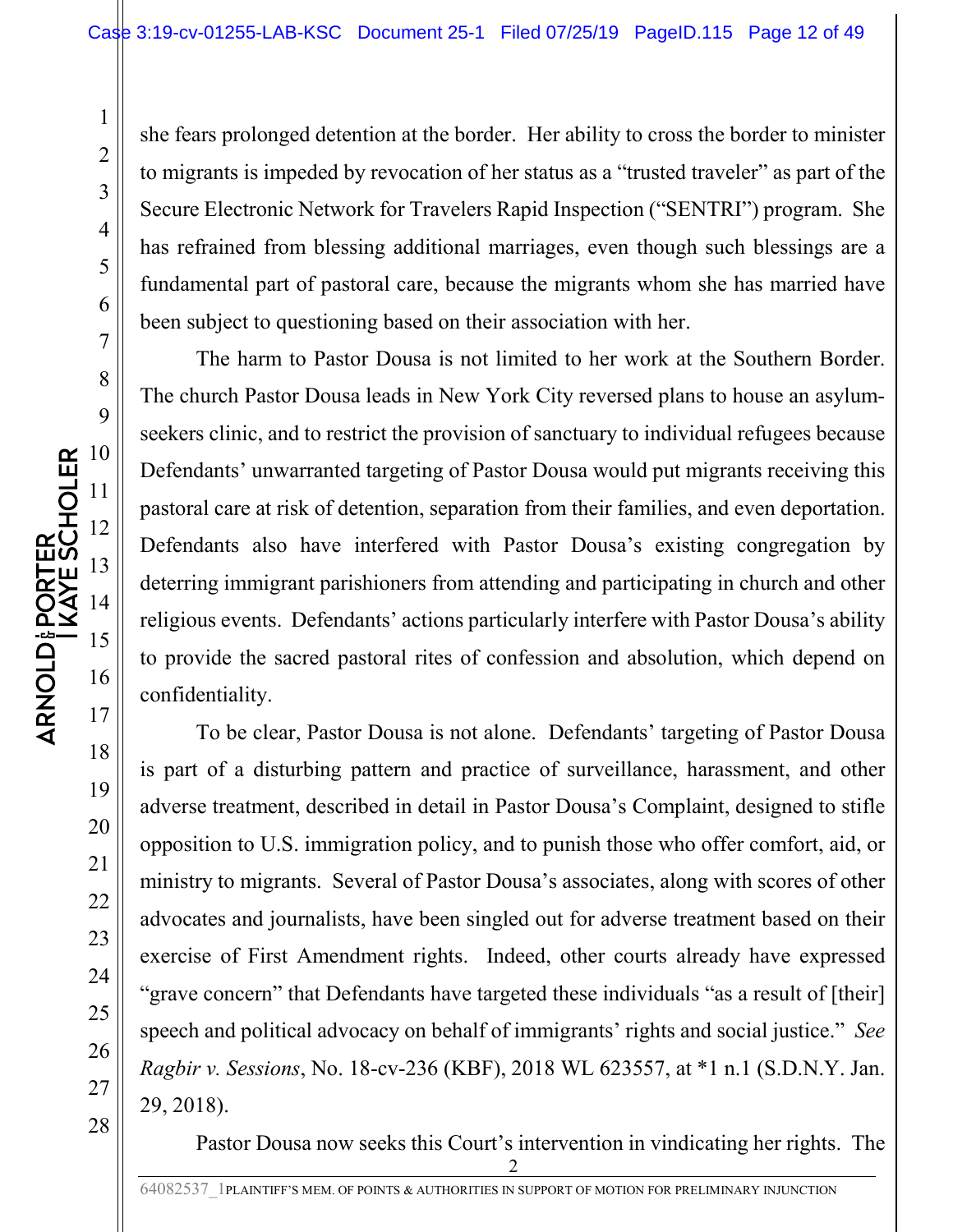First Amendment's Free Exercise and Free Speech Clauses prohibit Defendants from discriminating or retaliating against a person based on religious exercise or protected expression. The Religious Freedom Restoration Act ("RFRA"), 42 U.S.C. §§ 2000bb *et seq.*, prohibits Defendants from substantially burdening a person's exercise of her chosen religion. To be sure, the government has an interest in securing our borders, and may detain individuals at the border, subject them to secondary screening, and conduct appropriate surveillance to advance that interest. But "[e]ven at the border, [courts] have rejected an 'anything goes' approach." *Askins v. DHS*, 899 F.3d 1035, 1045 (9th Cir. 2018). The First Amendment draws a clear line: The government's powers may not be used to target and punish individuals for exercising their First Amendment rights at the border or anywhere else. This is the hallmark of a free and democratic society.

This Court should order Defendants to comply with the United States Constitution and federal law, to cease their adverse treatment of Pastor Dousa and restore her SENTRI pass, and to restrain Defendants from taking any future adverse action against her based on her protected expression, association, or religious exercise.

#### **BACKGROUND**

#### **I. PASTOR DOUSA AND HER MINISTRY**

Pastor Dousa is a U.S. citizen who serves as the Senior Pastor at Park Avenue Christian Church ("The Park") in New York City. Ex. 1, Decl. of Kaji Dousa ¶¶ 1–2 (July 24, 2019) ("Dousa Decl."). She is also the co-chair of the New Sanctuary Coalition ("New Sanctuary"), a faith-based network of congregations, organizations, and individuals dedicated to immigrant rights. *Id.* ¶ 3. She is chair of the Yale Divinity School Alumni Board, a trustee of the Yale Theological Seminary, and a member of the United Church of Christ ("UCC") Board of Directors and Executive Council. *Id.*  $\P$ 4.

As a Christian and UCC leader, Pastor Dousa must follow Jesus Christ, who

23

24

25

26

27

28

1

2

3

4

5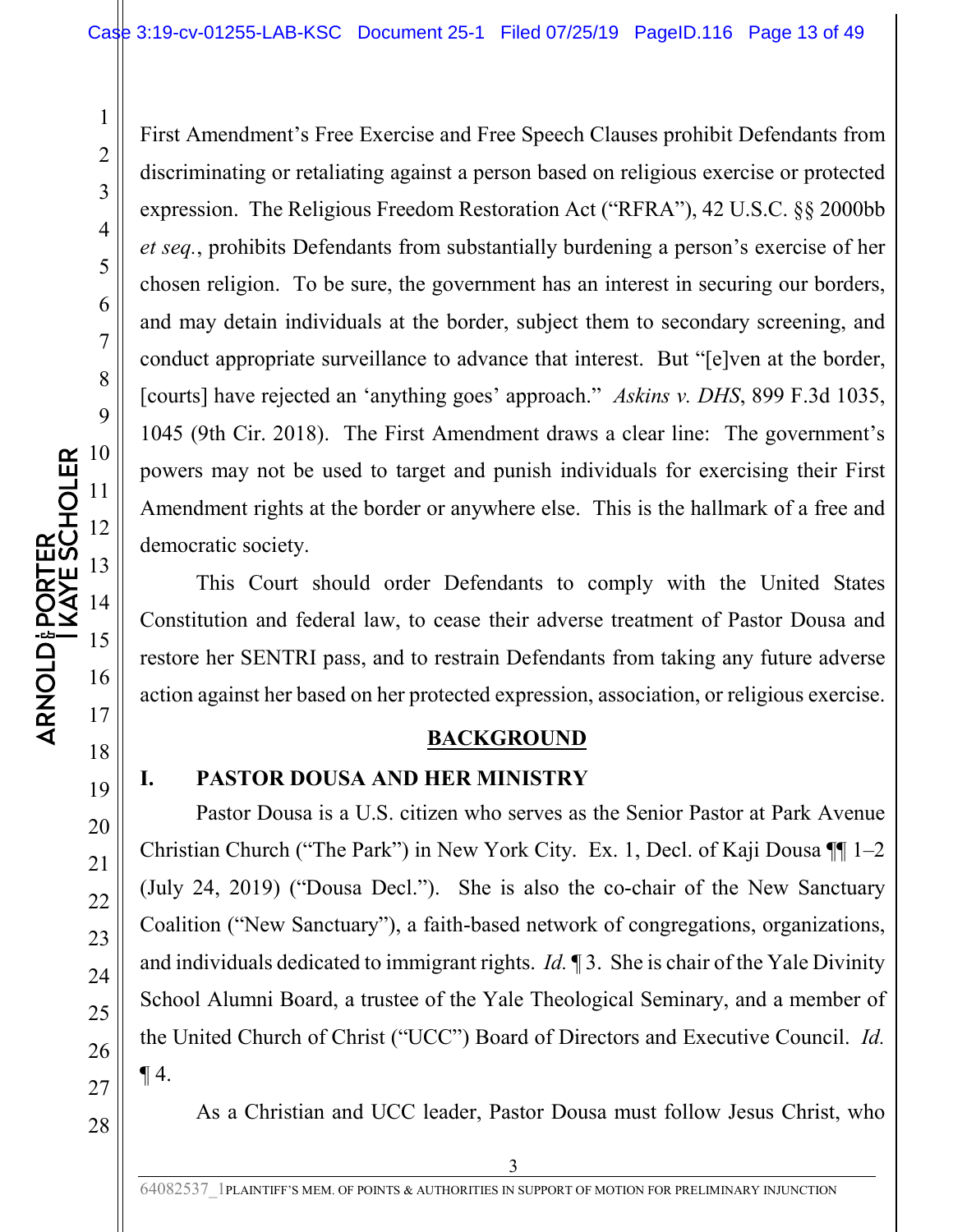himself was a refugee, by mirroring his ministry to the vulnerable and the dispossessed. *Id.* ¶ 9. Her faith teaches her to see Jesus Christ in those who suffer as he did, and to view actions that cause further harm to the suffering as acts causing harm to Christ himself. *Id.* Pastor Dousa is thus required by her faith to pray with, protect, and serve refugees, asylum-seekers, and other migrants. *Id.*

Through her leadership in New Sanctuary, which is housed in Judson Memorial Church in New York City, Pastor Dousa has organized and led weekly interfaith prayer vigils, or "Jericho Walks," near federal immigration buildings. *Id.* ¶¶ 3, 5. Pastor Dousa also regularly accompanies and prays with immigrants who have court dates and ICE check-ins, as part of New Sanctuary's Accompaniment Program. *Id.* ¶ 6.

For several years, Pastor Dousa also has ministered to migrants at the U.S. Southern Border with Mexico. *Id.* ¶¶ 7–8. In 2018, through New Sanctuary, Pastor Dousa helped organize a "Sanctuary Caravan," a mobile clinic of faith leaders, congregants, and humanitarian workers who provided pastoral services, including prayer and church-blessed marriage ceremonies, to migrants seeking asylum in the United States. *Id.* ¶ 8. Lasting 40 days and 40 nights, a period of Biblical significance, the Sanctuary Caravan included dozens of volunteers ministering to several hundred asylum-seekers. *Id.* Late last fall and again in January of this year, Pastor Dousa traveled to Tijuana, Mexico, to pray with, preach to, marry, and provide confession and absolution to scores of migrants and their advocates. *Id.* ¶¶ 13–15.

The pastoral covenant of confidentiality is central to Pastor Dousa's ministry. Worshippers come to her for religious guidance related to intensely personal matters like sexual assault, family violence, and fear of political persecution. *Id. ¶* 12. Pastor Dousa has a religious and moral obligation to keep the information she receives confidential, except in the most extraordinary circumstances. *Id.* Without the ability to ensure confidentiality, Pastor Dousa cannot minister freely as her faith commands. *Id.* 

22

23

24

25

26

27

28

1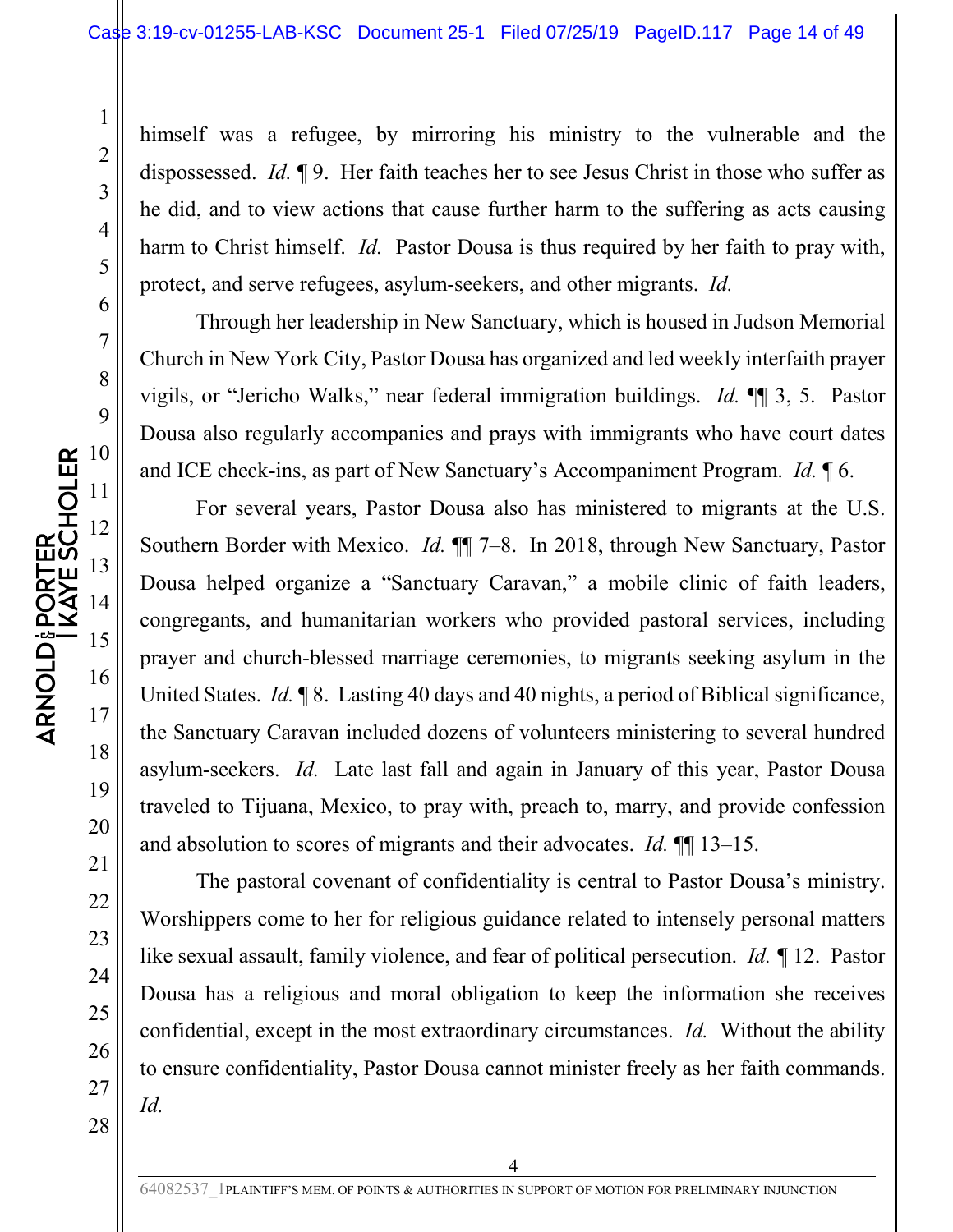23

24

25

26

27

28

1

#### **II. DEFENDANTS' RETALIATION AGAINST PASTOR DOUSA**

In response to Pastor Dousa's ministry to migrants and advocacy in opposition to U.S. immigration policy, Defendants have subjected Pastor Dousa to surveillance, detention, and harassment. Defendants have tracked Pastor Dousa's ministry across thousands of miles, subjected her to extended interrogation, and revoked expedited border-crossing privileges afforded to "low risk" travelers. Compl. ¶¶ 44–74 (July 8, 2019) [Dkt. 1].

In January 2019, when Pastor Dousa attempted to cross into the United States from Mexico, Defendants detained her for "secondary screening," an enhanced questioning of travelers with alerts on their passports or who otherwise present cause for additional investigation. Ex. 1, Dousa Decl. ¶ 19. Pastor Dousa had previously crossed the border several times using her TSA-issued Global Entry card without incident. *Id.* After Pastor Dousa was confined to the waiting area for several hours, an officer directed Pastor Dousa to a cubicle for interrogation. *Id.* ¶¶ 21–22. The officer wore a different uniform than the CBP officers Pastor Dousa typically encountered at the border, which she understood to mean he worked in a different unit or held a different rank. *Id.* ¶ 22. He asked Pastor Dousa intrusive questions about her pastoral care for refugees traveling from the Central American countries of Guatemala, Honduras, and El Salvador ("the Northern Triangle") in what media dubbed a "migrant caravan," and why she ministered to "the aliens." *Id.* He also asked questions about Pastor Dousa's work with New Sanctuary that revealed that he had access to detailed information about her ministry to migrants and their advocates in New York City. *Id.* ¶ 23. The officer asked Pastor Dousa if she was involved in illegal activity; she reiterated that she was not doing anything illegal and was in Tijuana to provide pastoral services. *Id.* ¶ 24. Pastor Dousa ultimately crossed the border and returned to New York City. *Id.* ¶ 28.

On March 6, 2019, NBC 7 San Diego published internal DHS documents provided by a whistleblower showing that the government was targeting Pastor Dousa,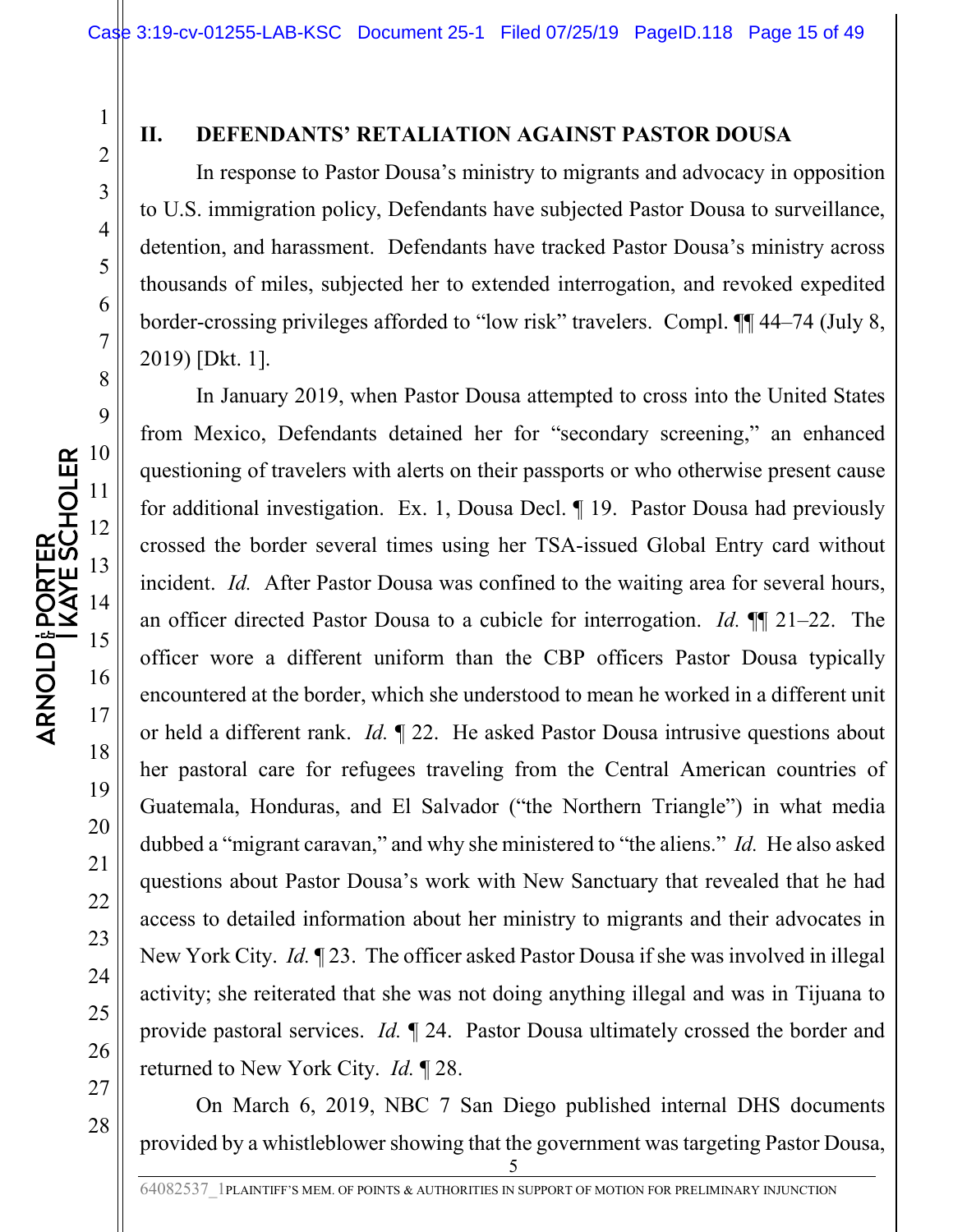1

2

3

along with numerous journalists, attorneys, and immigrant rights advocates, as part of a program called "Operation Secure Line." Compl. ¶ 56. The documents, titled "San Diego Sector Foreign Operations Branch: Migrant Caravan FY-2019, Suspected Organizers, Coordinators, Instigators and Media," are dated January 9, 2019 (just days after Defendants interrogated Pastor Dousa regarding her lawful activities) and detail a coordinated intelligence-gathering effort by U.S. and Mexican authorities, targeting at least 59 people allegedly associated with the "migrant caravan." *Id.* Defendants also created a secret database containing information on these individuals, whom Defendants targeted for enhanced screening and interrogation at the border. *Id.* ¶ 58.

The released documents contain photographs of each target—usually from a passport but in some cases from a social media account, indicating surveillance of those accounts—and other personal information, including date of birth, and any suspected connection to migrants. *Id.* ¶ 59. The documents also noted whether Defendants had placed an alert on the individual's passport, and in some cases whether the individual was arrested, interviewed, or subjected to an adverse immigration action, such as having a visa or SENTRI pass revoked.  $Id. \P 60$ <sup>1</sup> According to a source within DHS, investigative authorities also created dossiers for each person on the list that contain even more detailed personal information. *Id.* ¶ 61. Pastor Dousa appears on the Operation Secure Line list with a yellow "X" over her face and an accompanying note stating "Disposition: SENTRI Revoked." *Id.* ¶ 62; Ex. 1, Dousa Decl. ¶¶ 29–30. Defendants have not restored Pastor Dousa's SENTRI status. Ex. 1, Dousa Decl. ¶ 32.

Meanwhile, in New York, regional ICE officials tracked prayer vigils and other religious events led by Pastor Dousa on a list of so-called "Anti-Trump Protests." Compl. ¶ 68. These officials targeted Pastor Dousa for surveillance because she prayed with migrants and called attention to the effects of U.S. immigration policy on

17

18

19

20

21

22

23

24

25

26

27

<sup>1</sup> SENTRI is a CBP program that allows for expedited clearance of pre-approved travelers who are deemed to be "low risk." *Id.* ¶ 64.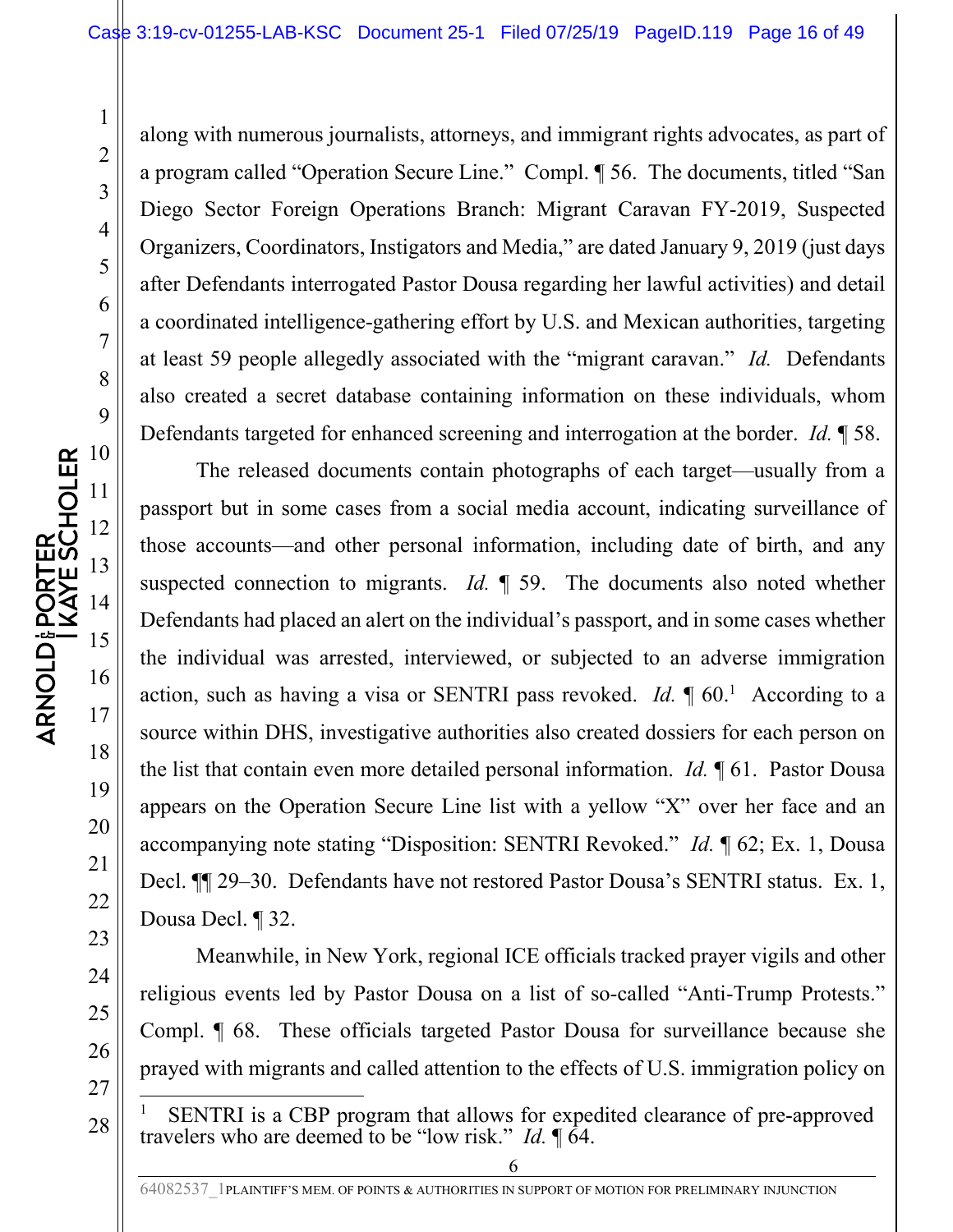migrants and their families. *Id.* ¶ 11. Among the events Defendants surveilled was an annual Ash Wednesday prayer vigil, which Pastor Dousa frequently leads. Ex. 1, Dousa Decl. ¶¶ 33–34. According to emails obtained by *The Nation* and published in a March 6, 2019, report, a regional ICE official remarked that the Ash Wednesday event "saves us the trip of going over to the church," indicating that ICE was surveilling the Judson Memorial Church where Pastor Dousa often works with New Sanctuary. *Id.* Another surveilled event was a "Suitcase Rally," led by Pastor Dousa, which invited participants to consider what they would pack if they were deported. *Id.* ¶ 34; Compl. ¶ 70.

The government's purported justifications for surveilling Pastor Dousa are pretextual. Shortly after NBC 7 San Diego published the Operation Secure Line story, CBP officials told reporters "that the names in the database are all people who were present during violence that broke out at the border in November [2018]." Compl. ¶ 72. But Pastor Dousa was not present for any violence near the border, and when she was detained, she was not even asked about confrontations between migrants and immigration authorities. Ex. 1, Dousa Decl. ¶¶ 17, 25.

#### **III. DEFENDANTS' PATTERN AND PRACTICE OF TARGETING IGRANT RIGHTS ACTIVISTS AND THOSE WHO REPORT ON MIGRATION TO THE SOUTHERN BORDER**

7 Defendants have engaged in a pattern and practice of surveillance, harassment, and other adverse treatment designed to stifle opposition to U.S. immigration policy and punish those who offer comfort, aid, or ministry to migrants. Defendants also have targeted journalists who cover the migrant journey from Central America's Northern Triangle to the U.S. Compl. ¶ 88. Among other things, Defendants have arrested immigrants who speak out about their experiences with federal authorities; detained spokespeople and directors of immigrant advocacy organizations; surveilled the organizations' headquarters and members; identified immigrants who advocate for themselves and others as enforcement priorities even before a final order of removal is in place; instructed non-citizens that associating with organizations that advocate

26

27

28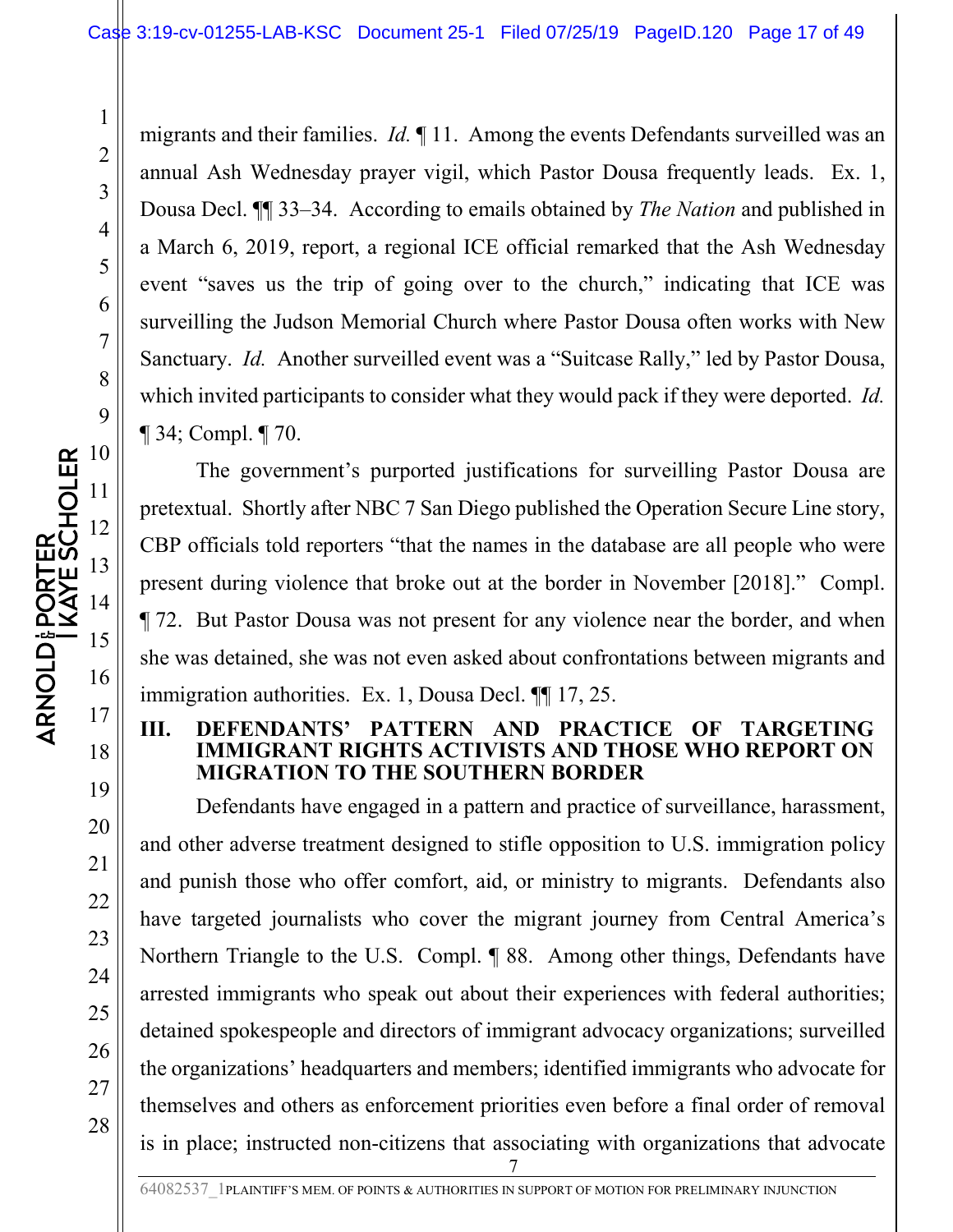for or serve the migrant community may negatively impact their immigration status; and detained journalists covering migration to the Southern Border. *Id.* ¶ 89. The activities that led Defendants to target these individuals are not only lawful, but constitutionally protected. *Id.* ¶ 90.

For example, Defendants have targeted Pastor Dousa's New Sanctuary colleagues, including Executive Director Ravi Ragbir and co-founder Jean Montrevil, specifically because of their work with migrants and opposition to U.S. immigration policy. *Id.* ¶ 92. On January 3, 2018, ICE agents arrested Mr. Montrevil at his New York home, seeking to deport him based on a decades-old drug charge incurred as a teenager. Ex. 1, Dousa Decl. ¶ 46. Mr. Montrevil is a Haitian national, immigrant rights-activist, and lawful permanent resident who had lived in this country for over 20 years. *Id.* ¶ 47. In a January 5, 2018 meeting to discuss Mr. Montrevil's sudden change of status, ICE New York Field Office Deputy Director Scott Mechkowski told Pastor Dousa directly that "[n]obody gets beat up in the news more than we do, every single day. It's all over the place, . . . how we're the Nazi squad, we have no compassion. . . . The other day Jean [Montrevil] made some very harsh statements. . . I'm like, 'Jean, from me to you . . . you don't want to make matters worse by saying things.'" *Id.* ¶ 48.

8 During this meeting, Mr. Mechkowski also told Pastor Dousa, "I know exactly how to find you. You're on the web. You're all over the documents that I have." *Id.* ¶ 49. He further stated, "We all know the network of people that you have at your disposal. You have City Hall in your pocket. Like, we get it. Trust me, I know your network just as good as you do." *Id.* ICE deported Mr. Montrevil days later. *Id.* ¶ 47. Mr. Mechkowski also complained about Mr. Ragbir's statements to the press and stated that he felt "resentment" about prayer vigils led by Pastor Dousa outside a federal building where Mr. Ragbir's ICE check-in occurred. Compl. ¶ 96. Shortly thereafter, ICE detained Mr. Ragbir and processed him for deportation. *Id.* ¶ 97. Mr. Ragbir filed a petition for a writ of habeas corpus in the U.S. District Court for the

22

23

24

25

26

27

28

1

2

3

4

5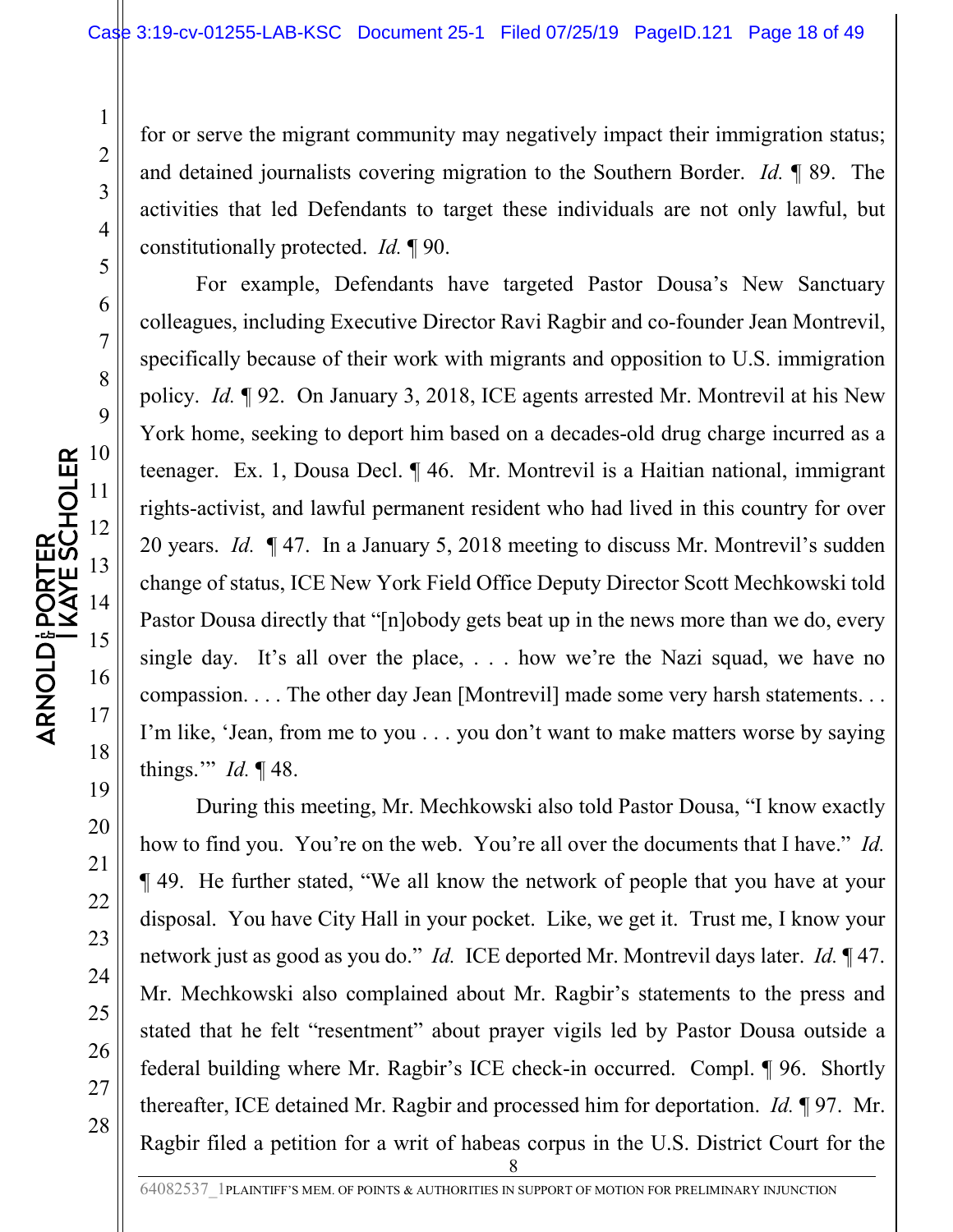Southern District of New York seeking to bar his abrupt removal without allowing him time for an orderly departure. *Id.* ¶ 98. In granting the petition, the court expressed "grave concern . . . that petitioner has been targeted as a result of his speech and political advocacy on behalf of immigrants' rights and social justice." *Ragbir*, 2018 WL 623557, at \*1 n.1.

Mr. Ragbir has since filed a separate action to block his deportation on the ground that execution of his final removal order reflected unconstitutional retaliation against protected speech. *Id.* ¶ 99. In April 2019, the Second Circuit held that Mr. Ragbir stated a valid claim and had strong evidence to support it. *See Ragbir v. Homan*, 923 F.3d 53 (2d Cir. 2019). The court reasoned that "[t]o allow this retaliatory conduct to proceed would broadly chill protected speech, among not only activists subject to final orders of deportation *but also those citizens and other residents who would fear retaliation against others*." *Id.* at 71 (emphasis added).

The detention, arrests, and other adverse actions taken against those connected with New Sanctuary are not unique. As detailed in Pastor Dousa's Complaint, Defendants have targeted many who write about, serve, counsel, or advocate for migrants, including the 58 other individuals in the Operation Secure Line database. Compl. ¶¶ 101–19. Defendants have engaged in a pattern and practice of targeting individuals who exercise their First Amendment rights to criticize immigration policy and minister to migrants. Pastor Dousa filed this lawsuit to end Defendants' unlawful actions, and seeks preliminary injunctive relief to prevent further, irreparable harm.

#### **ARGUMENT**

A plaintiff seeking preliminary injunctive relief must demonstrate "(1) likelihood of success on the merits; (2) likelihood of suffering irreparable harm absent a preliminary injunction; (3) the balance of equities tips in the plaintiff's favor; and (4) injunctive relief is in the public interest." *Leigh v. Salazar*, 677 F.3d 892, 896 (9th Cir. 2012). Each of these factors favors the entry of a preliminary injunction here.

27

28

1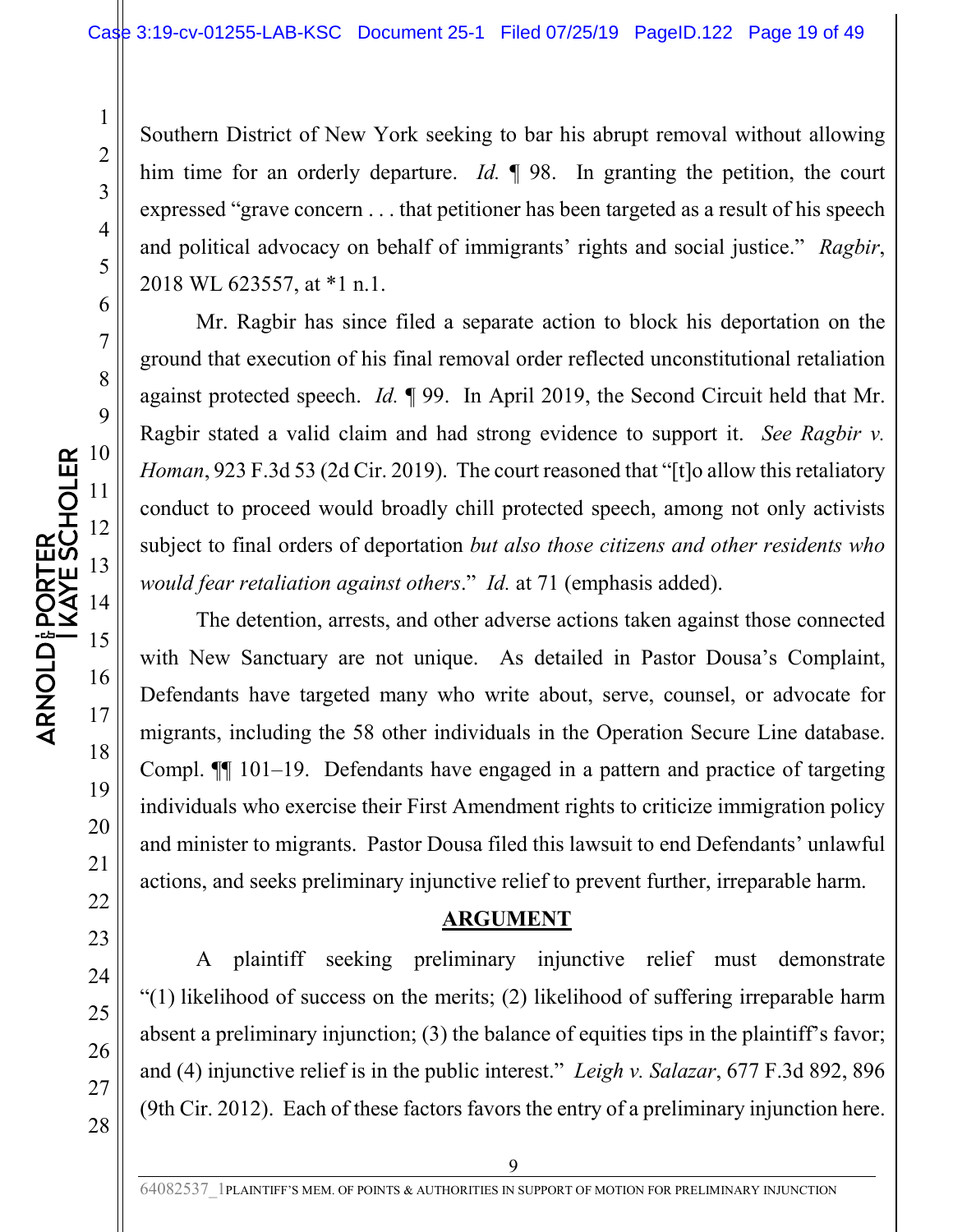18

19

20

21

22

23

24

25

26

27

28

1

## **I. PASTOR DOUSA IS LIKELY TO SUCCEED ON THE MERITS**

#### **A. Pastor Dousa Has Standing to Assert Her Claims**

To establish Article III standing, a plaintiff must show that (1) she suffered an injury-in-fact, (2) a causal connection exists between the injury and the challenged conduct (that is, the injury has to be fairly traceable to the defendants' conduct), and (3) it is likely that the injury will be redressed by a favorable decision. *Lujan v. Defenders of Wildlife*, 504 U.S. 555, 560–61 (1992). The injury-in-fact must constitute "an invasion of a legally protected interest which is (a) concrete and particularized, and (b) actual or imminent, not conjectural or hypothetical." *Id.* at 560 (citations omitted).<sup>2</sup> At the same time, "the deprivation of a valuable government benefit for the purpose of discouraging the exercise of First Amendment rights need not be particularly great in order to find that rights have been violated." *Ariz. Students' Ass'n v. Ariz. Bd. of Regents*, 824 F.3d 858, 870 (9th Cir. 2016).

"Constitutional challenges based on the First Amendment present unique standing considerations," which, in most cases, "tilt[] dramatically toward a finding of standing." *Ariz. Right to Life Political Action Comm. v. Bayless*, 320 F.3d 1002, 1006 (9th Cir. 2003). "The touchstone for determining injury in fact is whether the plaintiff has suffered an injury or threat of injury that is credible, not 'imaginary or speculative.'" *Lopez v. Candaele*, 630 F.3d 775, 786 (9th Cir. 2010) (quoting *Babbitt v. United Farm Workers Nat'l Union*, 442 U.S. 289, 298 (1979)).

Pastor Dousa has suffered concrete injuries and has credible fear that Defendants' injury to her First Amendment rights will persist. *First*, Defendants revoked Pastor Dousa's SENTRI status. The revocation of a government benefit is sufficient to support standing in a First Amendment case. *Ariz. Students Ass'n*, 824 F.3d at 870. *Second*, Pastor Dousa has been subject to detention and intensive

<sup>2</sup> These same standing principles apply to Pastor Dousa's RFRA claim. *See United States v. Adeyemo*, 624 F. Supp. 2d 1081, 1085 (N.D. Cal. 2008).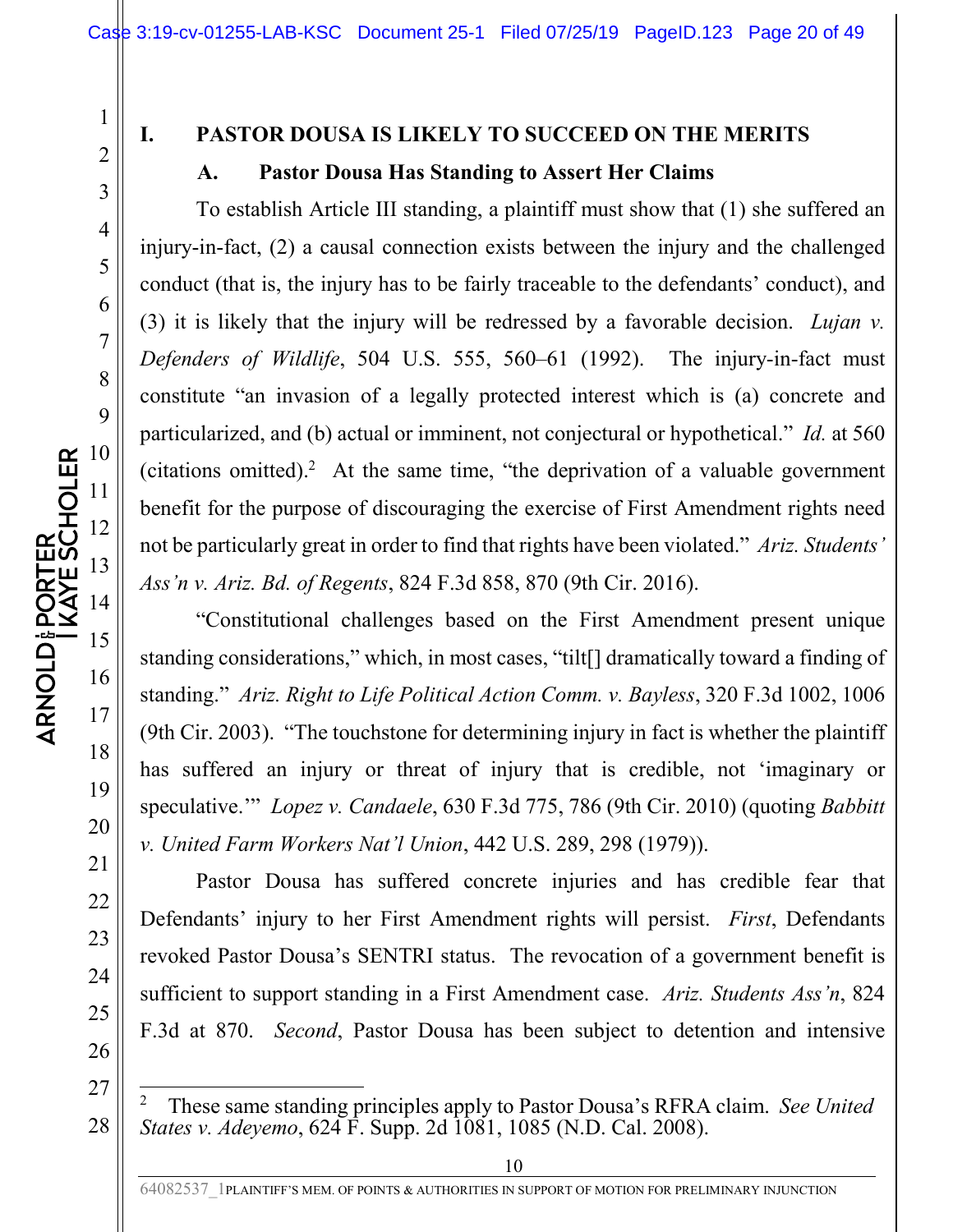questioning of her beliefs in secondary inspection at the U.S.-Mexico border. This, too, is a cognizable injury sufficient to support standing. *See Arjmand v. DHS*, No. 14-cv-7960, ECF No. 74 (N.D. Cal. 2015); *Cherri v. Mueller,* 951 F. Supp. 2d 918, 931-33 (E.D. Mich. 2013) (forgoing travel to avoid secondary inspection and questioning about one's religious beliefs is a cognizable injury for standing).<sup>3</sup>

*Third*, Pastor Dousa's "actual and well-founded fear" of future adverse treatment has chilled her from engaging in constitutionally protected conduct. That too constitutes a constitutionally cognizable injury. *Human Life of Washington Inc. v. Brumsickle*, 624 F.3d 990, 1001 (9th Cir. 2010). The fact that the government took past adverse action against Pastor Dousa based on the same conduct is "strong evidence" that her fear of future adverse action is reasonable. *See Lopez*, 630 F.3d at 786–87; *see also Smith v. Brady*, 972 F.2d 1095, 1098 (9th Cir. 2002); *American-Arab Anti-Discrimination Comm. v. Thornburgh*, 970 F.2d 501, 508 (9th Cir. 1991). Further, the government's targeting of similarly-situated individuals strengthens the objective reasonableness of Pastor Dousa's fear. *See Lopez*, 630 F.3d at 786–87; *Susan B. Anthony List v. Driehaus*, 573 U.S. 149, 164 (2014); *American-Arab Anti-Discrimination Committee*, 970 F.2d at 508.

Pastor Dousa has canceled one planned trip to Mexico, and her ministry at the Southern Border will continue to be curtailed for fear that she will be detained because of her ministry to migrants and criticism of U.S. immigration policy. Ex. 1, Dousa Decl. ¶ 42. She has refrained from blessing further marriages of migrants, because migrants that she has married have been subject to questioning based on her participation in their marriage. *Id.* ¶ 45. Her performance of the necessarily confidential pastoral rites of confession and absolution also has been impeded. *Id.*

<sup>3</sup> The court in *Cherri* ultimately dismissed plaintiffs' claims on the merits because, unlike Pastor Dousa, plaintiffs failed to allege that their detention and secondary screening had any adverse impact on their religious exercise. *See* 951 F. Supp. 2d at 935.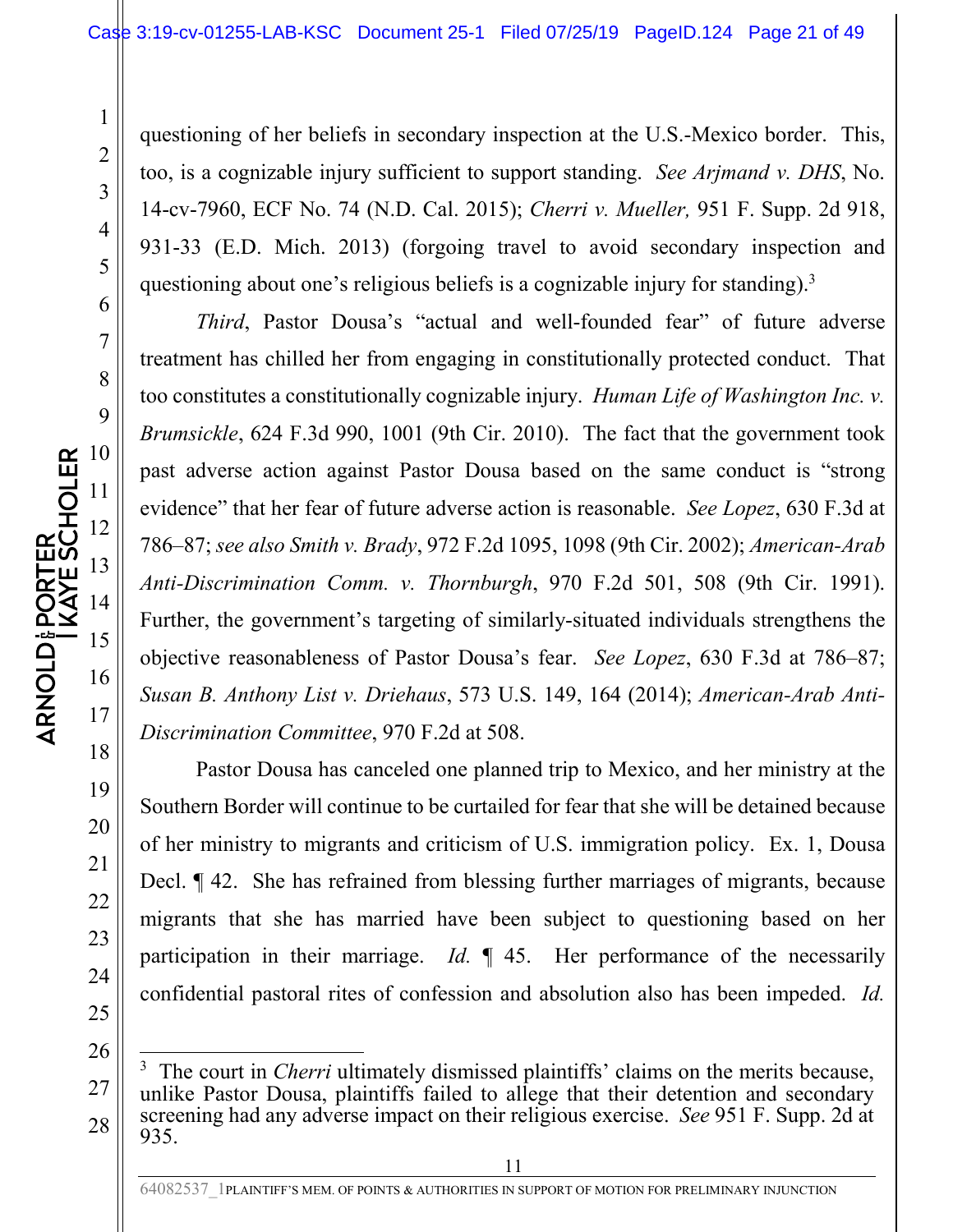¶¶ 39–40, 44; *cf. Mockaitis v. Harcleroad*, 104 F.3d 1522, 1530 (9th Cir. 1997) ("safeguards [surrounding the sacrament of penance] have the evident reason that the knowledge, belief, or suspicion that freely-confessed sins would become public would operate as a serious deterrent to participation in the sacrament and an odious detriment accompanying participation"), *overruled on other grounds by City of Boerne v. Flores*, 521 U.S. 507 (1997). Further, the fear of ongoing surveillance has stoked fear and reticence among members of her church, deterred participation in worship services by refugees and asylum-seekers, and led her church to make a difficult decision not to host a clinic for asylum seekers or make public offers of additional, formal support to individual refugees. Ex. 1, Dousa Decl. ¶¶ 37–38. The Ninth Circuit has held that similar injuries are sufficient to establish standing for a First Amendment claim. *See Presbyterian Church (U.S.A.) v. United States*, 870 F.2d 518, 521–22 (9th Cir. 1989) (surveillance of churches that led to reduced participation by members and reluctance to seek pastoral counseling caused injury cognizable for purposes of standing).

#### **B. Pastor Dousa is Likely to Prevail on Her First Amendment Retaliation Claim**

Retaliation by the government for the exercise of a constitutional right "offends the Constitution [because] it threatens to inhibit exercise of the protected right." *Crawford-El v. Britton*, 523 U.S. 574, 588 n.10 (1998). The law thus "is settled that as a general matter the First Amendment prohibits government officials from subjecting an individual to retaliatory actions . . . for speaking out." *Hartman v. Moore*, 547 U.S. 250, 256 (2006). Even if the government could lawfully take such actions for other reasons, it may not take action against an individual "*because of* [her] constitutionally protected speech," *Perry v. Sindermann*, 408 U.S. 593, 597 (1972), or because of her free exercise of religion, *Hamilton v. Hernandez*, 500 F. App'x 592, 595 (9th Cir. 2012). "For if the government could deny a benefit to a person because of his constitutionally protected speech or associations, his exercise of those freedoms would in effect be penalized and inhibited." *Rutan v. Republican Party of Ill.*, 497 U.S.

25

26

27

28

1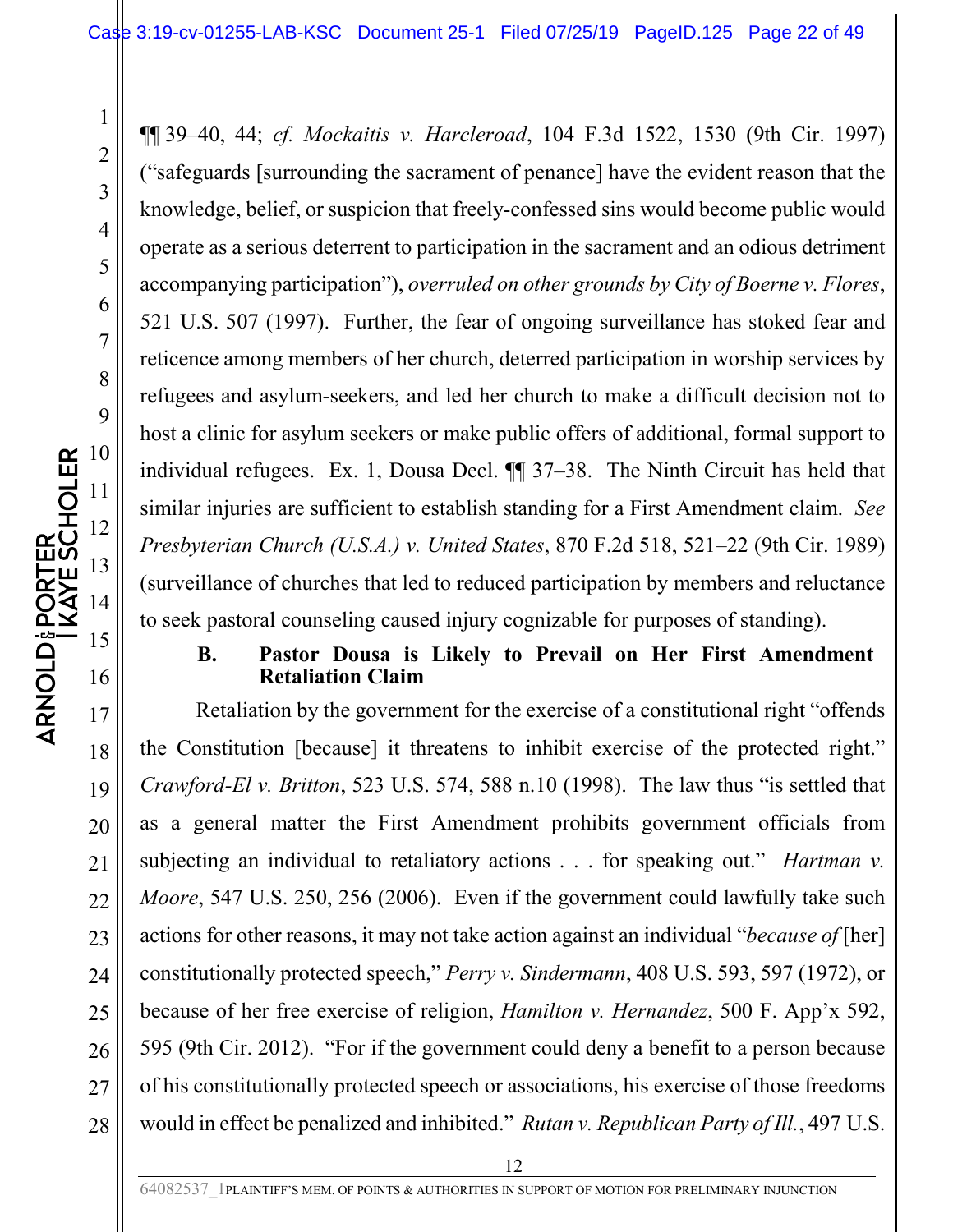62, 72 (1990).

1

2

To succeed on a First Amendment retaliation claim, a plaintiff must show that: (1) she engaged in constitutionally protected conduct; (2) Defendants took adverse action against her; and (3) her speech was a "substantial or motivating" factor in the adverse action. *Posey v. Lake Pend Oreille Sch. Dist. No. 84*, 546 F.3d 1121, 1126 (9th Cir. 2008). Pastor Dousa is likely to establish these elements.

**i. Pastor Dousa's Conduct Is Constitutionally Protected** 

As part of her ministry, Pastor Dousa has provided pastoral care and guidance to migrants, officiated weddings for migrant communities, and administered the sacred rites of confession and absolution. These activities are protected by the First Amendment. *See Watchtower Bible*, 536 U.S. at 161; *see, e.g.*, *Mockaitis*, 104 F.3d at 1530 ("no question" Catholic priest was exercising his religion in seeking to administer Sacrament of Penance and Reconciliation); *Jaffe v. Alexis*, 659 F.2d 1018, 1020 (9th Cir. 1981) (same, regarding religious ritual).

Pastor Dousa also has contributed to the national debate on immigration policy and participated in events that are critical of U.S. policy, including Jericho walks in the vicinity of federal immigration buildings and other prayerful vigils. Her advocacy "involves interactive communication concerning political change," and thus constitutes "core political speech," where "First Amendment protection . . . . is at its zenith." *Buckley v. Am. Constitutional Law Found., Inc.*, 525 U.S. 182, 186–87 (1999). Because "debate on public issues should be uninhibited, robust, and wideopen," *N.Y. Times Co. v. Sullivan*, 376 U.S. 254, 270 (1964), this type of political speech on topics like immigration policy "occupies the highest rung of the hierarchy of First Amendment values, and is entitled to special protection." *Snyder v. Phelps*, 562 U.S. 443, 452 (2011).<sup>4</sup>

26

27

28

19

20

21

22

23

24

<sup>4</sup> Further, while the freedom of association is not explicitly set out in the First Amendment, it has long been held to be implicit in the freedoms of speech, assembly, and petition. *Healy v. James*, 408 U.S. 169, 181 (1972). Thus, the Constitution also (continued...)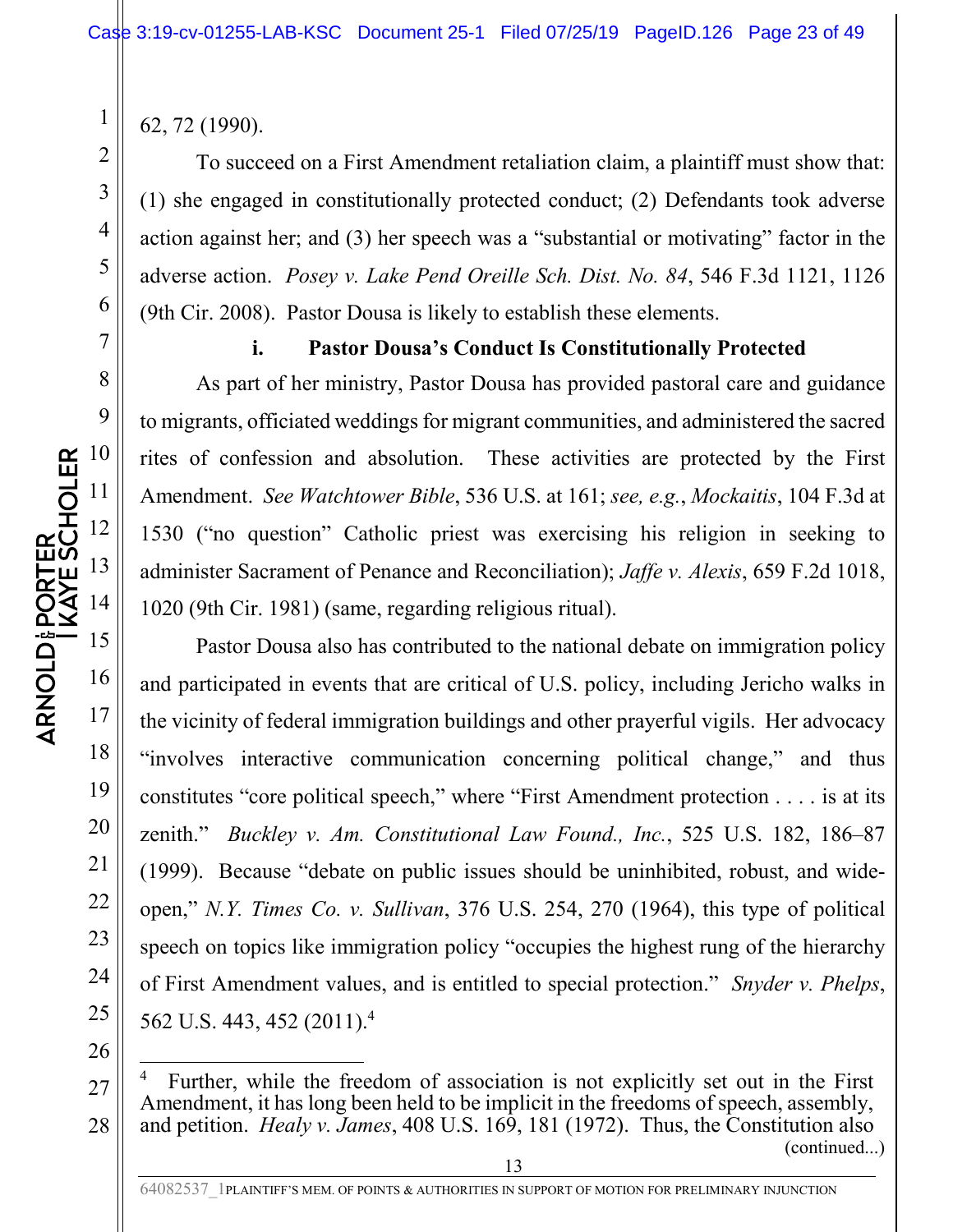## 3 4 5 6 7 8 9 **ARNOLD PORTER<br>I KAYE SCHOLER** 10 11 12 13 14 15 16 17 18

19

20

21

22

23

24

25

26

1

2

#### **ii. Defendants Took Adverse Action Against Pastor Dousa**

Defendants have taken adverse actions against Pastor Dousa in response to her core protected speech, her exercise of religion, and her association with migrant and activist communities. *First*, Defendants' revocation of Pastor Dousa's SENTRI status constitutes an adverse action for purposes of the First Amendment. In *Arizona Students' Association*, a student association alleged that the Arizona Board of Regents revised its policies with respect to collection of fees that funded the association's activities in retaliation for the association's support for a ballot initiative the Board opposed. 824 F.3d at 863. The Ninth Circuit held that although the association was not entitled to the collection of fees, the Board could not simply retract this benefit as retaliation for the association's First Amendment activity. *Id.* at 869. So too here. Pastor Dousa may not be entitled to SENTRI status, but Defendants violated the constitution when they revoked her status in retaliation for her protected First Amendment speech and religious exercise.

*Second*, the fact that Defendants detained and questioned Pastor Dousa regarding her beliefs at the U.S.-Mexico border is an adverse action. In *Duran v. City of Douglas, Arizona*, the Ninth Circuit recognized that a single instance of detention may give rise to a First Amendment claim. 904 F.2d 1372, 1377-78 (9th Cir. 1990).

*Third*, Defendants' targeting of Pastor Dousa and those with whom she associates (including migrants) for surveillance and interrogation is also an adverse action. *See White v. Lee*, 227 F.3d 1214, 1228–29 (9th Cir. 2000) (months-long investigation regarding plaintiffs' advocacy in opposition to housing project, which included interrogation of plaintiffs about their protected speech, "would have chilled or silenced a person of ordinary firmness from engaging in future First Amendment

<sup>27</sup>  28 protects Pastor Dousa's right to associate with others in furtherance of her beliefs. *See Widmar v. Vincent*, 454 U.S. 263, 269 (1981) ("[R]eligious worship and discussion ... are forms of speech and association protected by the First Amendment.").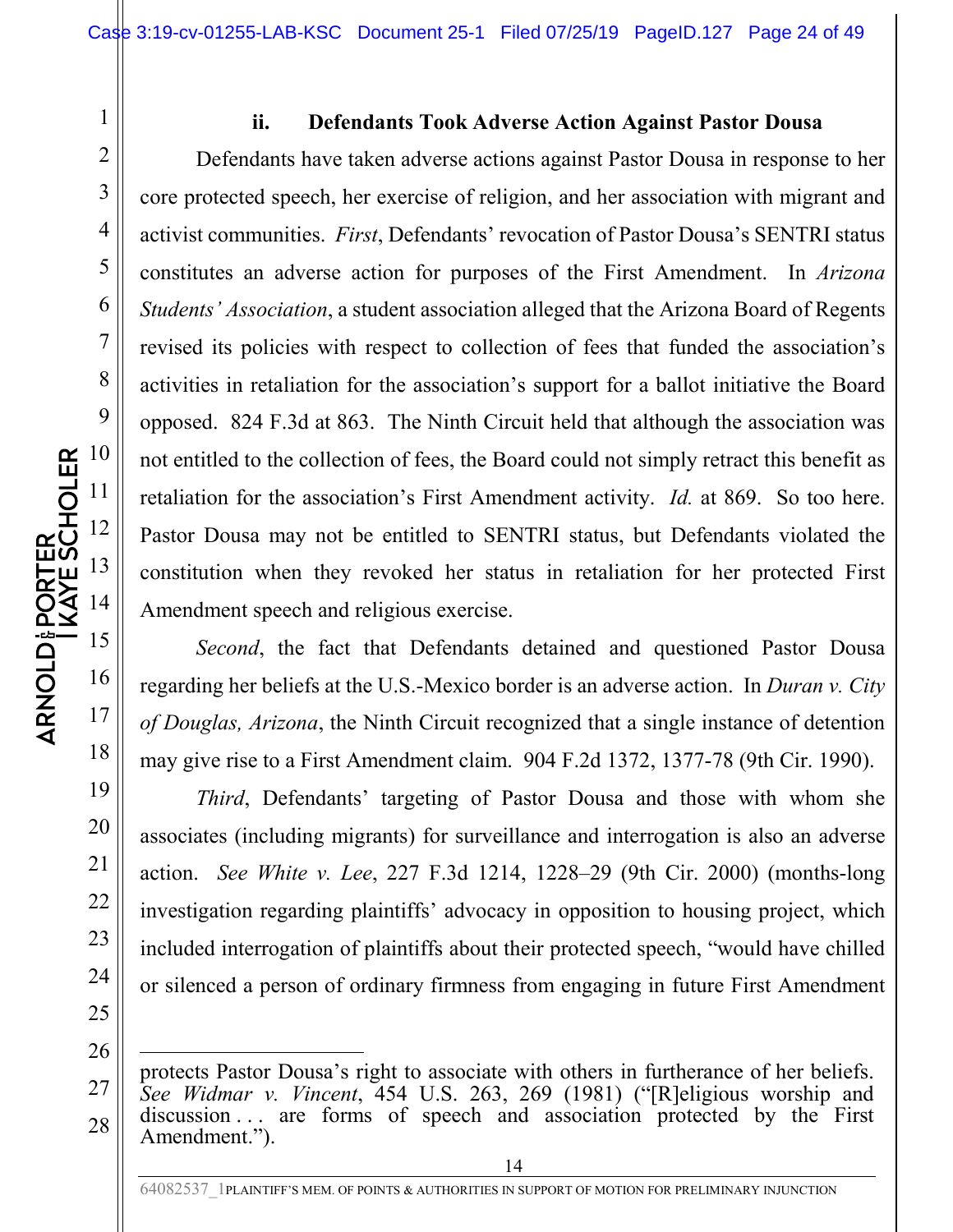activities"). These actions have inhibited her ministry by reducing migrants' participation in The Park's religious services and making her congregants reluctant or unwilling to seek her counsel. The Plaintiffs in *Presbyterian Church*, alleged harms nearly identical to those in Pastor Dousa's complaint—members withdrew "from active participation in the churches, a bible study group has been canceled for lack of participation, clergy time has been diverted from regular pastoral duties, support for the churches has declined, and congregants have become reluctant to seek pastoral counseling and are less open in prayers and confessions"—and the Ninth Circuit easily concluded that these harms amounted to cognizable injury to the plaintiff church's First Amendment rights. 870 F.2d at 521–22.

#### **iii. Pastor Dousa's Protected Conduct Was a Substantial or Motivating Factor in Defendants' Adverse Actions Against Her**

Pastor Dousa's exercise of her First Amendment rights is "a substantial or motivating factor" for Defendants' adverse actions. In at least one instance of retaliatory behavior, Defendants targeted Pastor Dousa for retaliatory action almost immediately after she began her work with New Sanctuary's mobile faith clinic, the Sanctuary Caravan. *See Coszalter v. City of Salem*, 320 F.3d 968, 977 (9th Cir. 2003) (close proximity in time between the protected action and the allegedly retaliatory action raises strong inference of retaliation). Beginning in November 2018, Pastor Dousa and other faith leaders ministered to migrants and those providing them with humanitarian aid. Ex. 1, Dousa Decl. <sup>[1]</sup> 13-17. On January 2, 2019, Defendants interrogated Pastor Dousa at the San Ysidro port of entry regarding her work as a minister, both at the Southern Border and in New York City. *Id.* ¶¶ 19–28. Days later, on or about January 9, 2019, Defendants revoked Pastor Dousa's SENTRI pass and placed her on a list of "Suspected Organizers, Coordinators, Instigators and Media," subjecting her to surveillance, detention, and other adverse actions. Compl. ¶¶ 56–62; Ex. 1, Dousa Decl. ¶¶ 29–32.

Clear evidence also demonstrates that Defendant's purported justifications for

1

2

3

4

5

6

7

8

9

19

20

21

22

23

24

25

26

27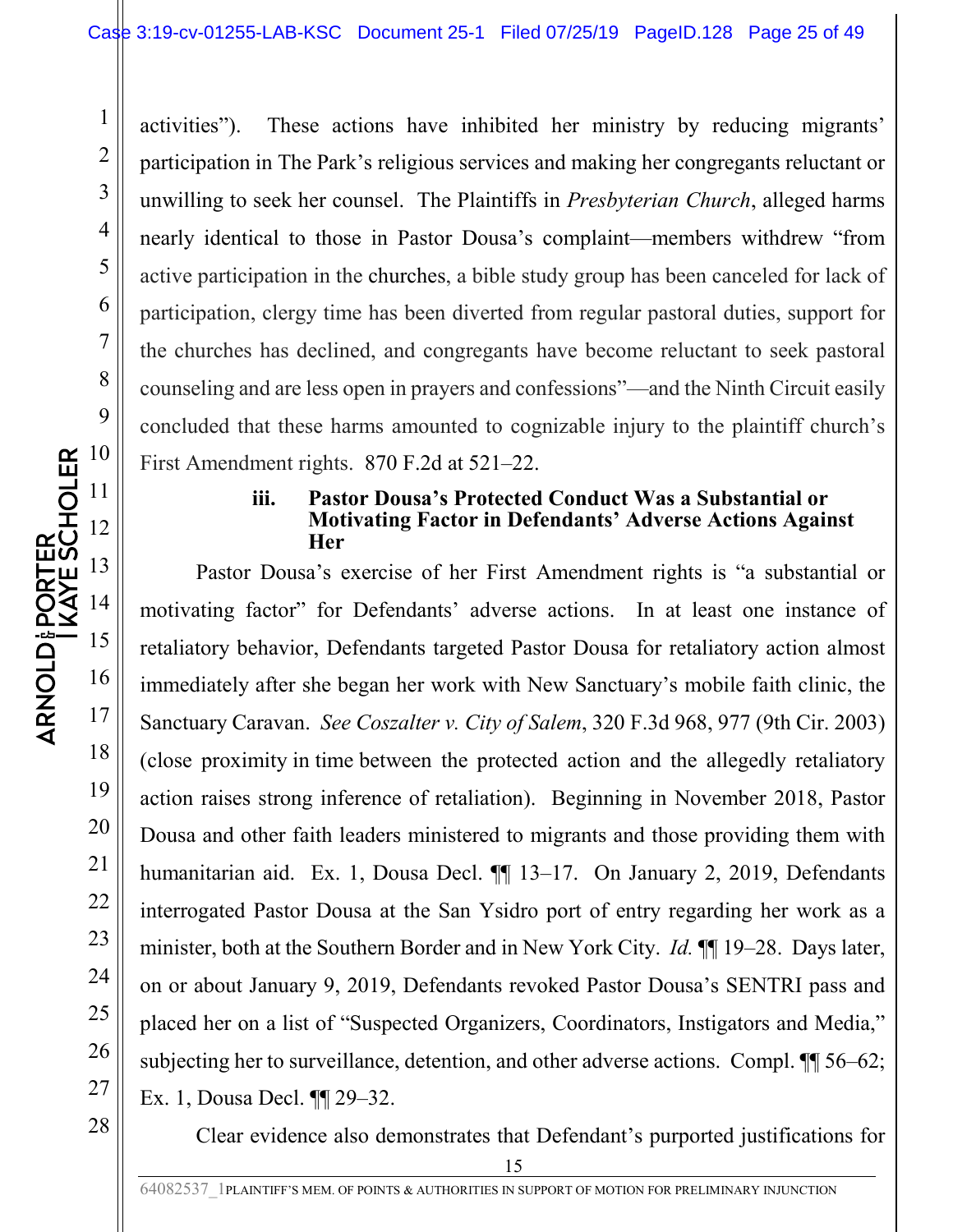their investigation of Pastor Dousa and others are pretextual. *See Coszalter*, 320 F.3d at 977. For example, minutes after San Diego NBC 7 published Operation Secure Line documents to its website, CBP officials told the station "that the names in the database are all people who were present during violence that broke out at the border in November." Compl. ¶ 72. But Pastor Dousa was not present for confrontations between migrants and CBP in November or at any other time, and Defendants *never asked her* about that violence during her interrogation at San Ysidro. Ex. 1, Dousa Decl. ¶¶ 17, 25.

Elsewhere, Defendants have been remarkably forthcoming regarding their reasons for targeting Pastor Dousa and her colleagues. In January 2018, ICE officers stated that they felt "resentment" about prayer vigils led by Pastor Dousa and about New Sanctuary's criticism of their implementation of U.S. immigration policy. Compl. ¶ 96. ICE also cautioned Pastor Dousa that her non-citizen colleagues at New Sanctuary should not "make matters worse by saying things." Ex. 1, Dousa Decl. ¶ 48. Such "expressed opposition" to Pastor Dousa's conduct is strong evidence that Defendants' motivations were unlawful. *See Coszalter*, 320 F.3d at 977. For all these reasons, Pastor Dousa is likely to prevail on her First Amendment retaliation claim.

#### **C. Pastor Dousa is Likely to Prevail on Her Free Exercise Claim**

Defendants also violated the First Amendment by implementing policies and practices that impair Pastor Dousa's free exercise of genuinely-held religious beliefs. *United States v. Lee*, 455 U.S. 252, 256–57 (1982); *Malik v. Brown*, 16 F.3d 330, 333 (9th Cir. 1994), *supplemented*, 65 F.3d 148 (9th Cir. 1995).

As an initial matter, there is no question that Pastor Dousa's religious belief is genuine. Her long-held Christian faith compels her to provide pastoral services to refugees, asylum seekers, and other migrants, and she practices that faith by offering spiritual counsel, comfort and sacraments to the immigrant community and its advocates. Ex. 1, Dousa Decl. ¶ 9. She has preached that "to oppose an immigrant is to oppose Jesus" and warned that "if we do not stand on the side of immigrants right

27

28

1

2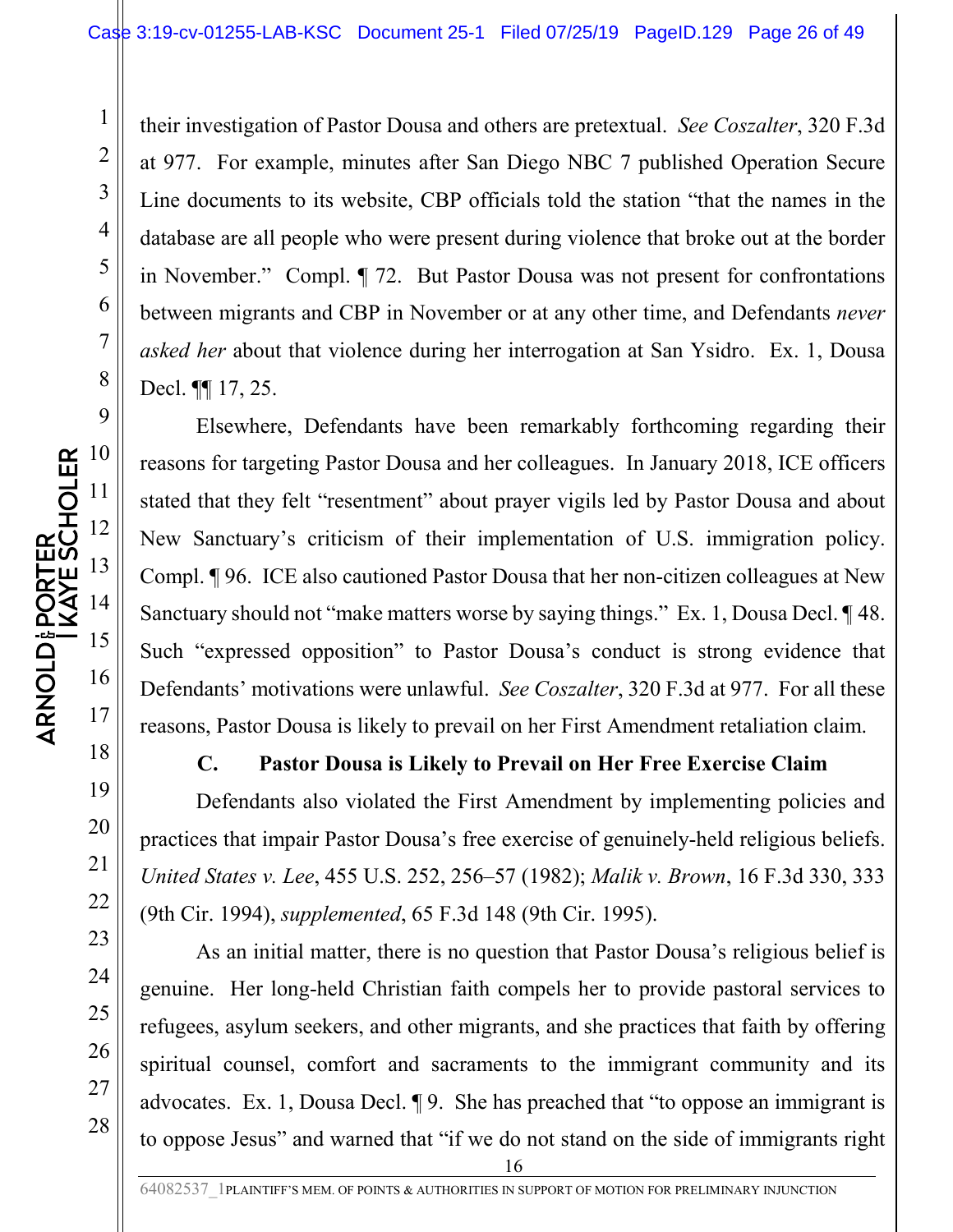now, history will find us as the ones who were complicit in their persecution." *Id.* ¶ 10.

Defendants have targeted individuals who, like Pastor Dousa, provide comfort, care, and aid to migrants (as well as journalists who cover migration) for adverse action. As a DHS whistleblower revealed in March 2019, Defendants (1) created and maintain a database of activists and religious leaders associated with immigrant rights organizations, as well as journalists who report on migration to the Southern Border; (2) designated those individuals for interrogation and enhanced screening procedures at the border; and (3) took punitive actions such as revocation of visas and SENTRI passes. Compl. ¶¶ 56–66. Further, Defendants developed dossiers on these individuals including information regarding their lawful activities both at the Southern Border and hundreds of miles away in churches and at vigils, as well as online. *Id.* ¶ 61. As Deputy ICE Director Scott Mechkowski told Pastor Dousa in January 2018, "I know exactly how to find you. You're on the web. You're all over the documents that I have." Ex. 1, Dousa Decl. ¶ 49. Further, Defendants have used this information to question individuals, including Pastor Dousa, regarding their beliefs, religious practice and private lives.

17 This retaliatory pattern and practice implemented by Defendants is not content neutral, because it reflects a discretionary decision to target individuals based on their beliefs and lawful actions, including the provision of pastoral services. *See, e.g.*, *Askins v. DHS*, No. 12-CV-2600 W (BLM), 2013 WL 5462296, at \*6 (S.D. Cal. Sept. 30, 2013) (CBP rule is content-based where "authorization depends on whether or not the CBP believe[d] the content of the photography compromise[d] the DHS/CBP mission"), *supplemented*, 2015 WL 12434362 (S.D. Cal. Jan. 29, 2015). Defendants have targeted Pastor Dousa because of her pastoral service to migrants and her outspoken criticism of U.S. immigration policy, "uniquely burdening" Pastor Dousa on account of her religious beliefs. *See Manning v. Powers*, 281 F. Supp. 3d 953, 962 (C.D. Cal. 2017). Defendants' actions are, therefore, subject to strict

26

27

28

1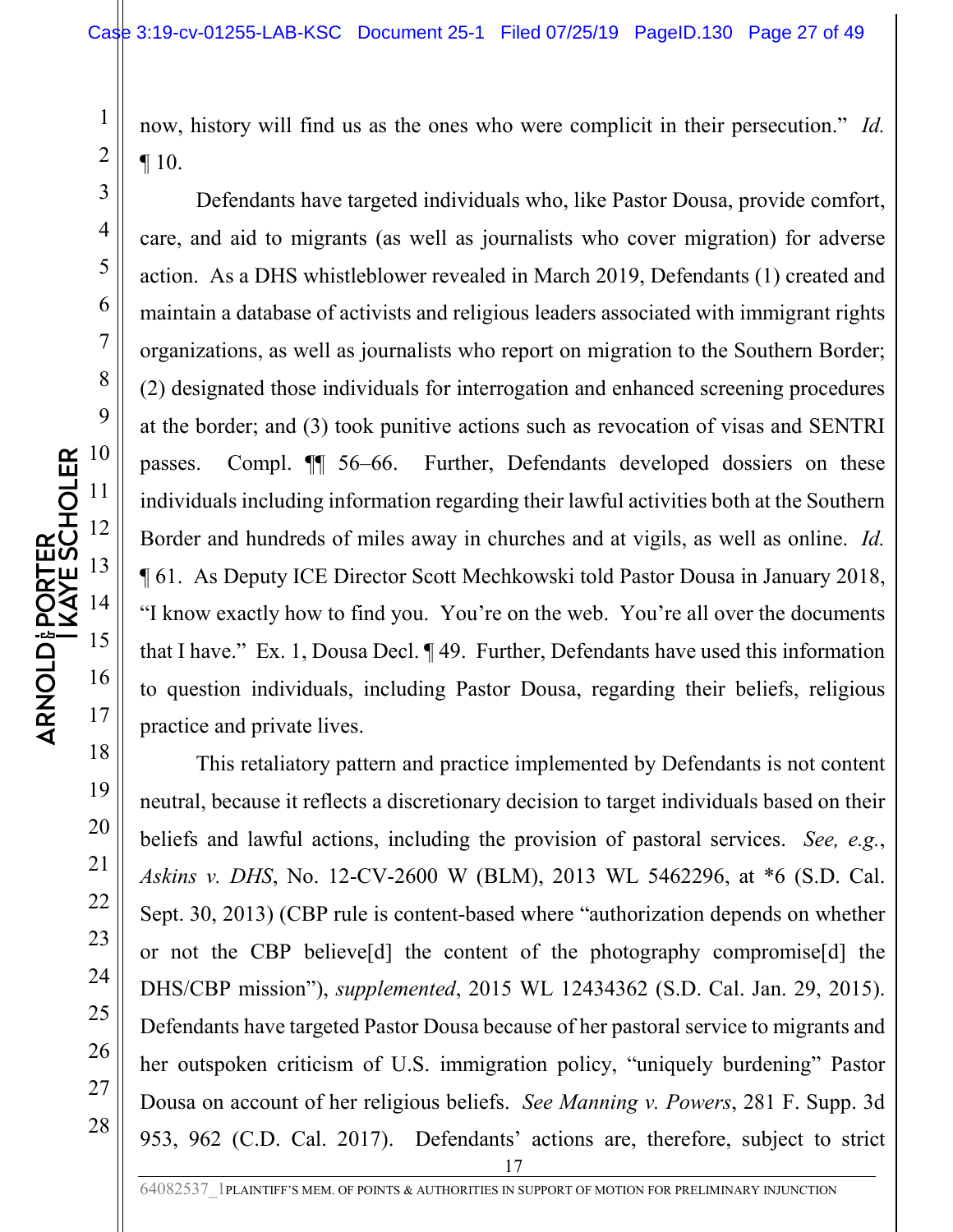scrutiny. *Church of the Lukumi Babalu Aye, Inc. v. City of Hialeah*, 508 U.S. 520, 531–32 (1993). Under these circumstances "the Government bears the burden of proving the constitutionality of its actions." *Askins*, 899 F.3d at 1045. Defendants' practices are constitutional only if they advance "interests of the highest order and [are] narrowly tailored in pursuit of those interests." *Church of the Lukumi Babalu Aye, Inc.*, 508 U.S. at 546*.*

To date, Defendants have not identified a compelling government interest to support their efforts to target Pastor Dousa, and others like her. They represented "that the names in the [Operation Secure line] database are all people who were present during violence that broke out at the border in November" and that their actions related to an investigation of that alleged violence. Compl. ¶ 72. But Pastor Dousa was not present at any instances of violence along the Southern Border. Ex. 1, Dousa Decl. ¶ 17. And, notably, Defendants have never questioned Pastor Dousa regarding that alleged violence, although they continue to target her as part of this purported "investigation." *Id.* ¶ 25. Thus, Defendants' purported interest plainly is pretextual.

Any argument that Defendants' actions are justified by a general interest in border security and immigration enforcement should fail. To allow Defendants to engage in the challenged conduct based on such a generalized interest would effectively give the government *carte blanche* to pursue retaliatory investigations. To be clear, the government has broad power to detain and question people at the border; but that power is still subject to the constraints imposed by the First Amendment. So while the government could have detained and questioned Pastor Dousa because they legitimately suspected that she was involved in criminal activity, or even as part of randomly applied enhanced screening, they *cannot* do so on the basis of protected First Amendment activity. *See Perry v. Sindermann*, 408 U.S. at 597; *Hamilton*, 500 F. App'x at 595. Constitutional protections apply, even at the border, where courts have "rejected an 'anything goes approach.'" *Askins*, 899 F.3d at 1045 (quoting *United States v. Cotterman*, 709 F.3d 952, 957 (9th Cir. 2013) (en banc)).

28

1

2

3

4

5

6

7

8

9

10

11

12

13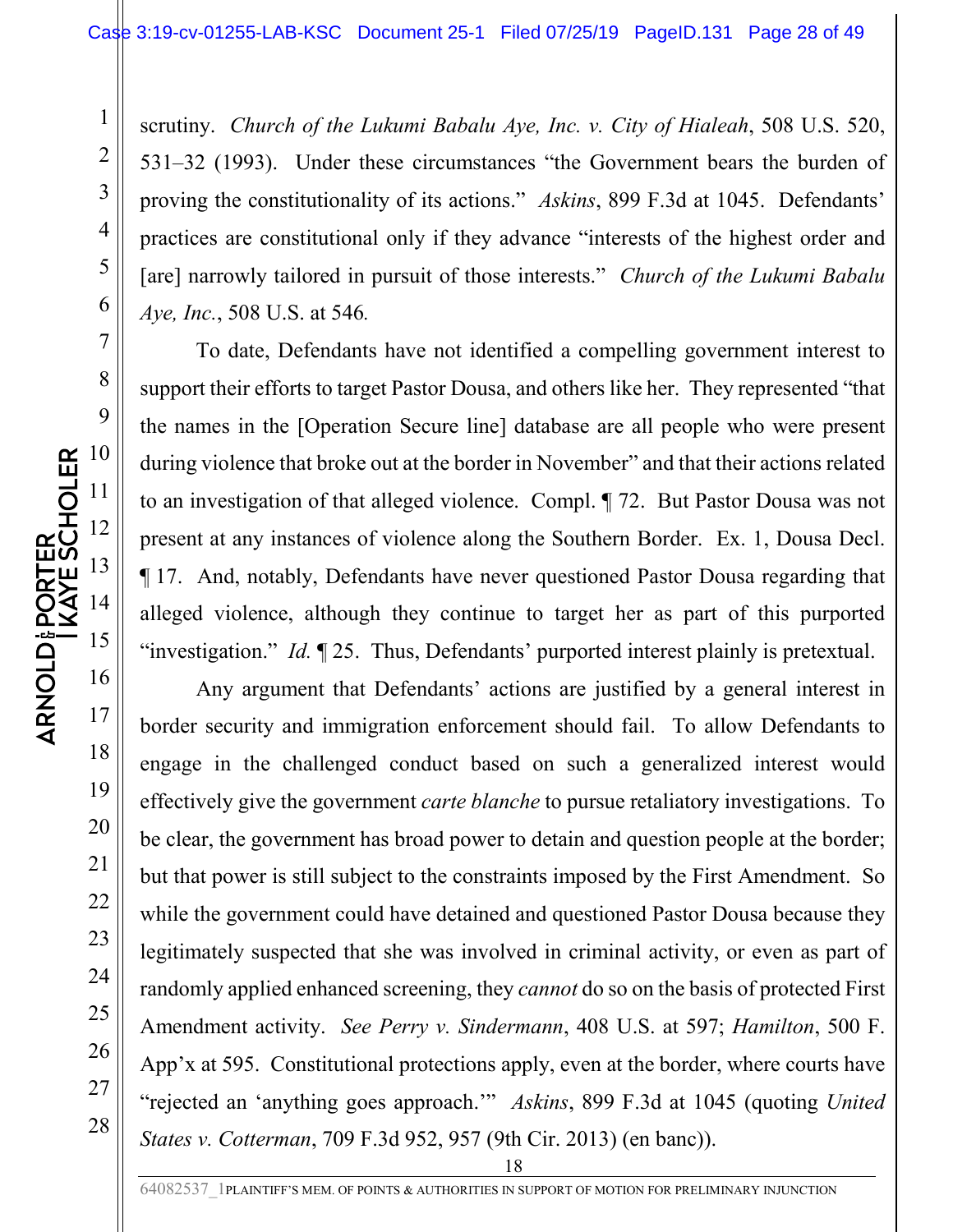#### **D. Pastor Dousa is Likely to Prevail on Her Hybrid First Amendment Rights Claim**

Where a Free Exercise claim is brought in conjunction with a claim alleging a separate constitutional violation for the same communicative activity, strict scrutiny is triggered and the governmental policy, custom or practice in question must be justified by a compelling governmental interest and narrowly tailored to advance that interest. *See San Jose Christian Coll. v. City of Morgan Hill*, 360 F.3d 1024 (9th Cir. 2004).

Here, Pastor Dousa's Free Exercise claim is brought in conjunction with her First Amendment retaliation claim and thus Defendants' conduct is subject to strict scrutiny. For the reasons discussed above, Defendants cannot survive strict scrutiny because their practice of subjecting Pastor Dousa to, among other things, heightened surveillance and extensive interrogation is not justified by a compelling governmental interest and is not narrowly tailored to achieve that interest.

#### **E. Pastor Dousa is Likely to Prevail on Her RFRA Claim**

Under RFRA, a plaintiff must first provide evidence sufficient to allow a trier of fact to find that (1) the activities the plaintiff claims are burdened by the government action are an exercise of religion and (2) the government action substantially burdens the plaintiff's exercise of religion. *Navajo Nation v. U.S. Forest Serv.*, 535 F.3d 1058, 1068 (9th Cir. 2008). Where a plaintiff demonstrates a substantial burden on her religious exercise, "the burden of persuasion shifts to the government to prove that the challenged government action is in furtherance of a 'compelling governmental interest' and is implemented by 'the least restrictive means.'" *Id.* If the government cannot meet its burden, the court *must* find a RFRA violation. *Id.*

Pastor Dousa's activities in ministering to migrants in Mexico and the United States constitute an exercise of religion based on sincerely held religious beliefs. *See supra* at 13. Religiously motivated charitable work, such as Pastor Dousa's religiously-motivated counsel and advocacy on behalf of migrants, are also well within the scope of RFRA. For example, in *Western Presbyterian Church v. Board of Zoning* 

25

26

27

28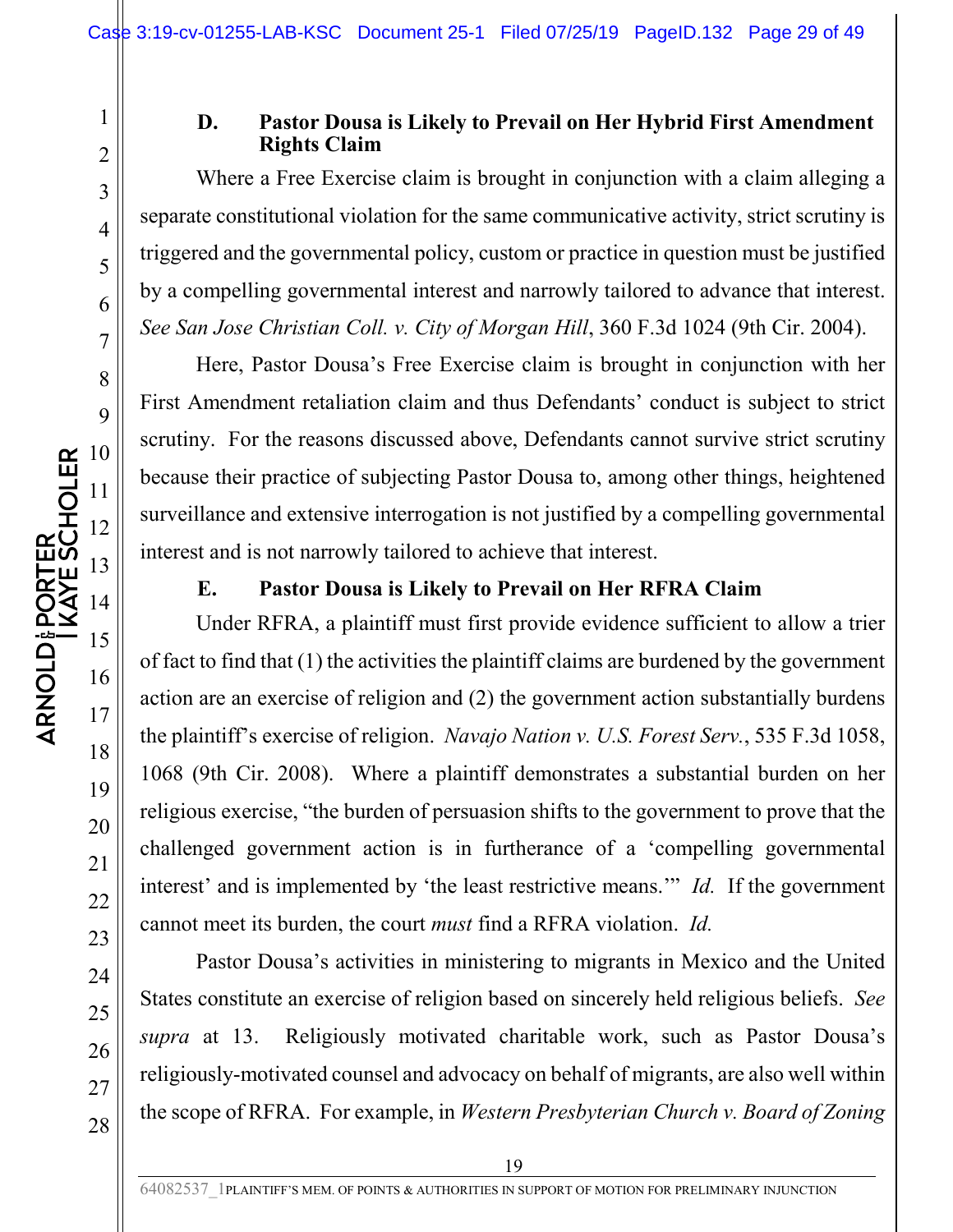*Adjustment*, 862 F. Supp. 538, 544, 547 (D.D.C. 1994), a federal district court held that a Presbyterian church's feeding program was protected under RFRA, calling it "a form of worship akin to prayer" and noting that "the concept of acts of charity as an essential part of religious worship is a central tenet of all major religions." Accordingly, a zoning board decision that prohibited the church from feeding the homeless on their premises substantially burdened the church's right to free exercise of religion in violation of RFRA. *Id.* at 545–47; *see also Fifth Ave. Presbyterian Church v. City of New York*, No. 01 Civ. 11493 (LMM), 2004 WL 2471406, at \*2 (S.D.N.Y. Oct. 29, 2004) (that a "Church's practice of allowing homeless persons to sleep out-of-doors on its property is an 'exercise of sincerely held religious beliefs'... cannot be seriously disputed.") (citation omitted), *aff'd*, 177 F. App'x 198 (2nd Cir. 2006).

A substantial burden exists "when individuals are forced to choose between following the tenets of their religion and receiving a government benefit," or, alternatively, when individuals are "coerced to act contrary to their religious beliefs by the threat of civil or criminal sanctions." *Navajo Nation*, 535 F.3d at 1070. In this case, Pastor Dousa's religion requires her to honor "a covenant to serve the oppressed and those pushed to the margins," such as migrants in the United States and Mexico.<sup>5</sup> To fulfill that mission, before January 2019, her ministry regularly took her to the Southern Border to provide pastoral care to migrants and their advocates. Ex. 1, Dousa Decl. ¶¶ 7–8, 13–16. But Defendants' conduct, including revocation of her SENTRI pass, has impeded Pastor Dousa's ministry in Mexico and diminished her ability to engage in activities with fellow clergy and religious leaders in Mexico. *Id.* ¶¶ 41–43, 45. Every time Pastor Dousa travels to Mexico she must weigh the added burden of secondary screening and the uncertainty of a timely return to the U.S. against the value

27

28

1

2

3

4

5

6

7

8

5 Park Avenue Christian Church, *Social Justice*, available at: https://parkavenuechristian.com/social-justice/.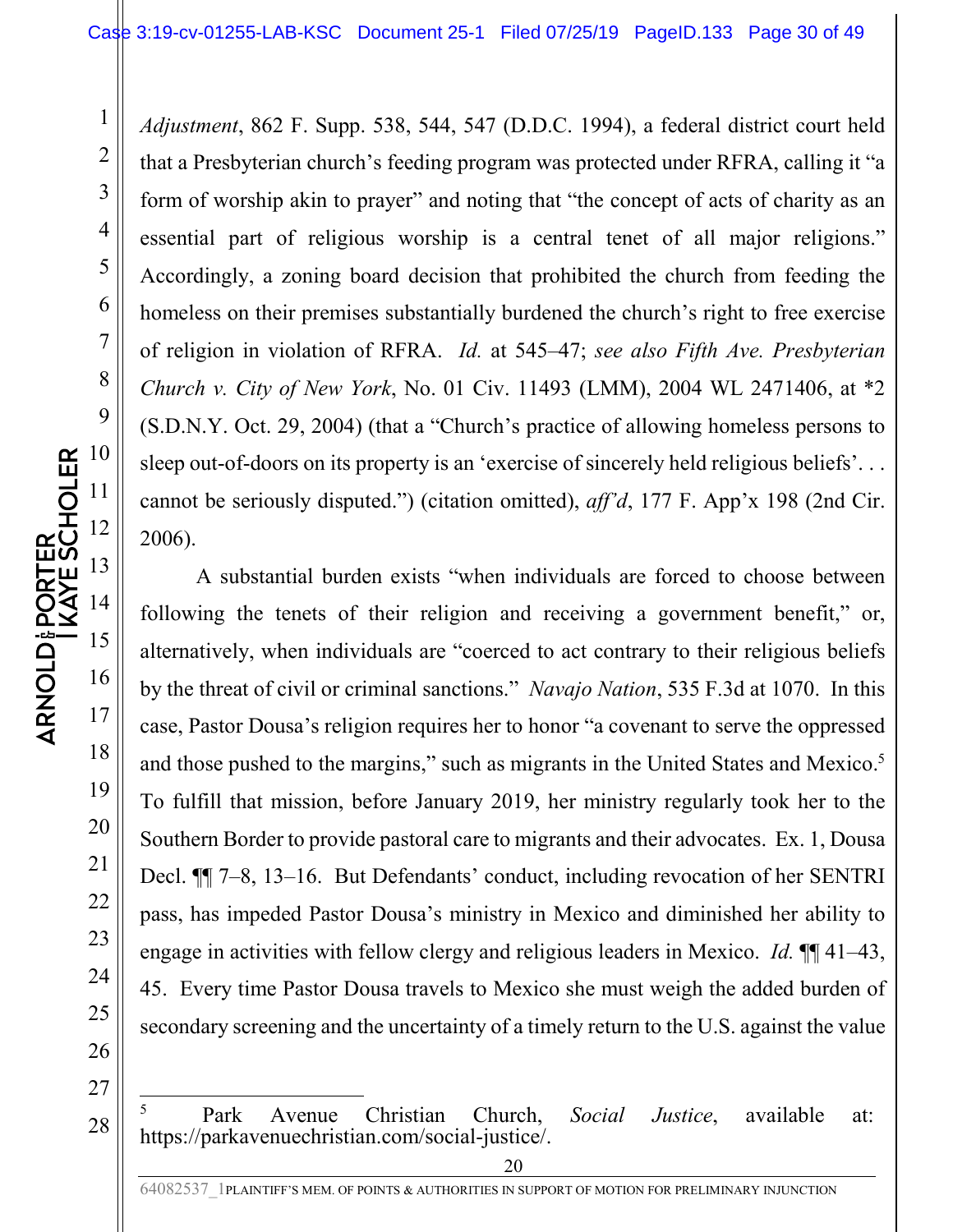of her ministry to migrants and their advocates.

Defendants also burden Pastor Dousa's exercise of her deeply held religious beliefs by intruding on the confidentiality of her communications with parishioners, penitents, and others. Courts recognize that confidentiality is critical to the relationship between a minister and those she serves. *See Trammel v. United States*, 445 U.S. 40, 51 (1980); *Mockaitis*, 104 F.3d at 1533. Pastor Dousa cannot simply overlook the potential loss of privacy in her communications with the faithful, lest she endanger the very individuals to whom she is compelled to offer support, aid, and counsel. In order to provide religious counsel, Pastor Dousa must first caution those who seek it to take concrete actions to safeguard communications, which limits communications with her and injects suspicion into a relationship which depends on trust. Ex. 1, Dousa Decl. ¶¶ 43–44; *see Mockaitis*, 104 F.3d at 1533 (surveillance of conversation between priest and parishioner "invades the[] free exercise of religion [of those seeking penance] and . . . makes it impossible for [priest] to minister the sacrament to those who seek it . . .").

Defendants cannot establish a compelling interest for surveilling and targeting Pastor Dousa in this manner. As the Supreme Court explained in *Burwell v. Hobby Lobby Stores, Inc.*, the compelling interest/least-restrictive-means standard is "exceptionally demanding." 573 U.S. 682, 728 (2014). It requires a "focused inquiry" under which the government must "demonstrate that the compelling interest test is satisfied through application of the challenged law 'to the person'—the particular claimant whose sincere exercise of religion is being substantially burdened." *Id.* at 726; *United States v. Christie*, 825 F.3d 1048, 1056–57 (9th Cir. 2016). Accordingly, Defendants must affirmatively demonstrate that they have a compelling interest in the continued surveillance and targeting of Pastor Dousa (a New York-based, U.S. citizen who has not been accused of posing any threat to security), and in denying her SENTRI privileges. Defendants cannot meet this burden. Surveillance and detention of Pastor Dousa for the simple act of providing pastoral services to asylum seekers is hardly the

24

25

26

27

28

1

2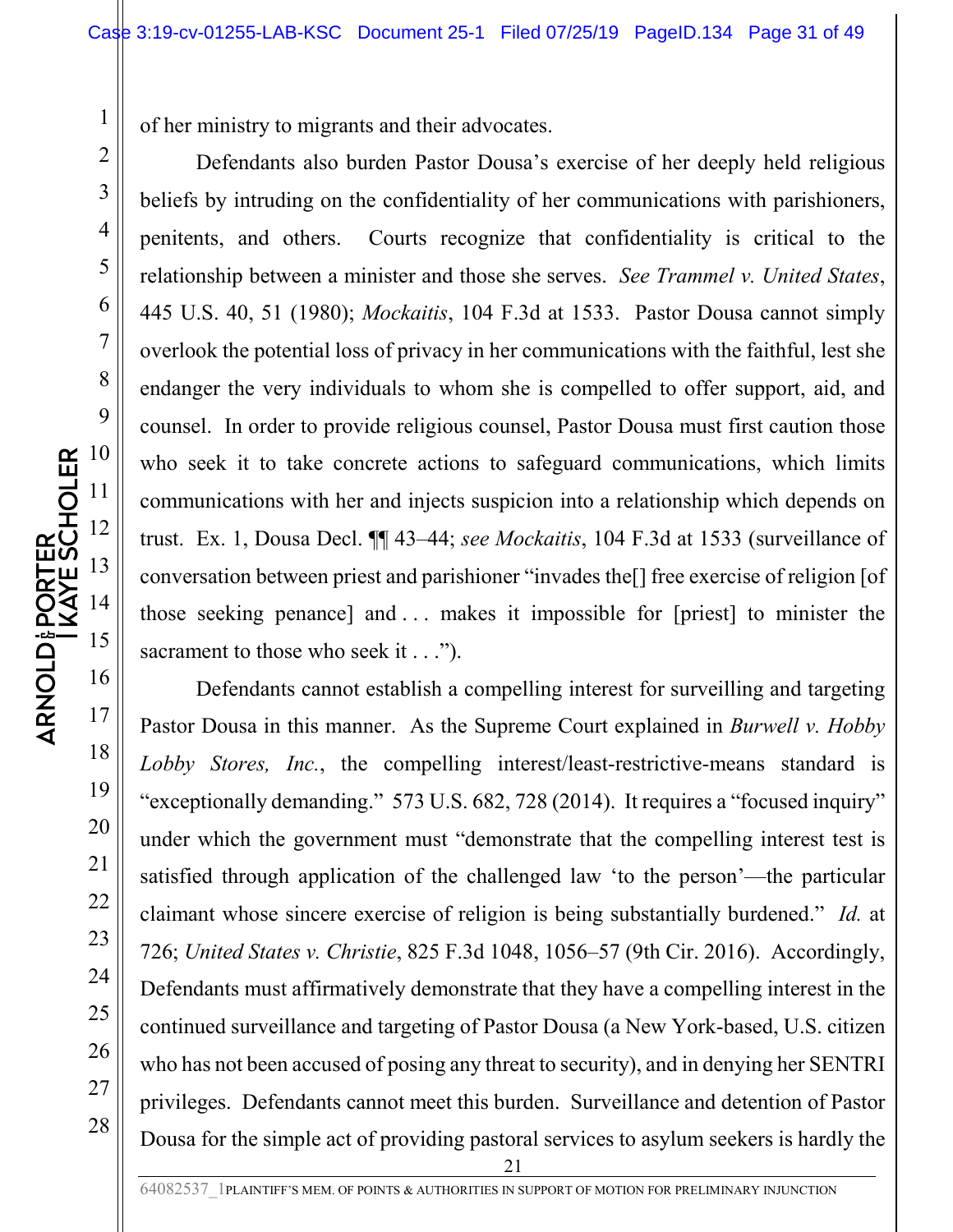least restrictive means to achieve border security.

#### **II. PASTOR DOUSA WILL SUFFER IRREPARABLE HARM ABSENT A PRELIMINARY INJUNCTION**

There is little doubt that, if left unchecked, Defendants' campaign of intimidation and retaliation will continue, irreparably harming Pastor Dousa, those she serves, and the public at large.

The deprivation of constitutional rights, for even a minimal amount of time, "'unquestionably constitutes irreparable injury.'" *Melendres v. Arpaio*, 695 F.3d 990, 1002 (9th Cir. 2012) (holding that the likely possibility that plaintiffs would be detained in the future was irreparable injury) (quoting *Elrod v. Burns*, 427 U.S. 347, 373 (1976)); *see also Manning*, 281 F. Supp. 3d at 964 (confirming the principle articulated in *Elrod* applies to religious as well as political speech). Likewise, restrictions that render speech less effective—even if speech is not banned altogether—may impermissibly burden expression. In *McCullen v. Coakley*, 573 U.S. 464 (2014), for example, the Court invalidated a law imposing a buffer zone around abortion clinics. The law did not prohibit the plaintiffs—individuals who sought to counsel women on alternatives to abortion—from speaking. But the law rendered their speech "far less frequent" and "far less successful" by preventing them from engaging in personal conversations with the women they wished to counsel. The loss of these "primary methods" of expression "effectively stifled" the plaintiffs' speech. *Id.* at 489–90; *Sorrell v. IMS Health Inc.*, 564 U.S. 522, 564 (2011).

Although Pastor Dousa has continued to speak out and perform ministerial functions, her speech has been rendered far less frequent and its reach has been diminished. Her ability to function as a pastor has been compromised by the constant specter of surveillance. And her ability to associate with others to further her beliefs, to pray, and to provide sacraments has been burdened. She also no longer has access to the expedited screening she received as a SENTRI holder, which makes it more difficult for her to cross the border to access migrants in need of ministry. Ex. 1, Dousa

21

22

23

24

25

26

27

28

1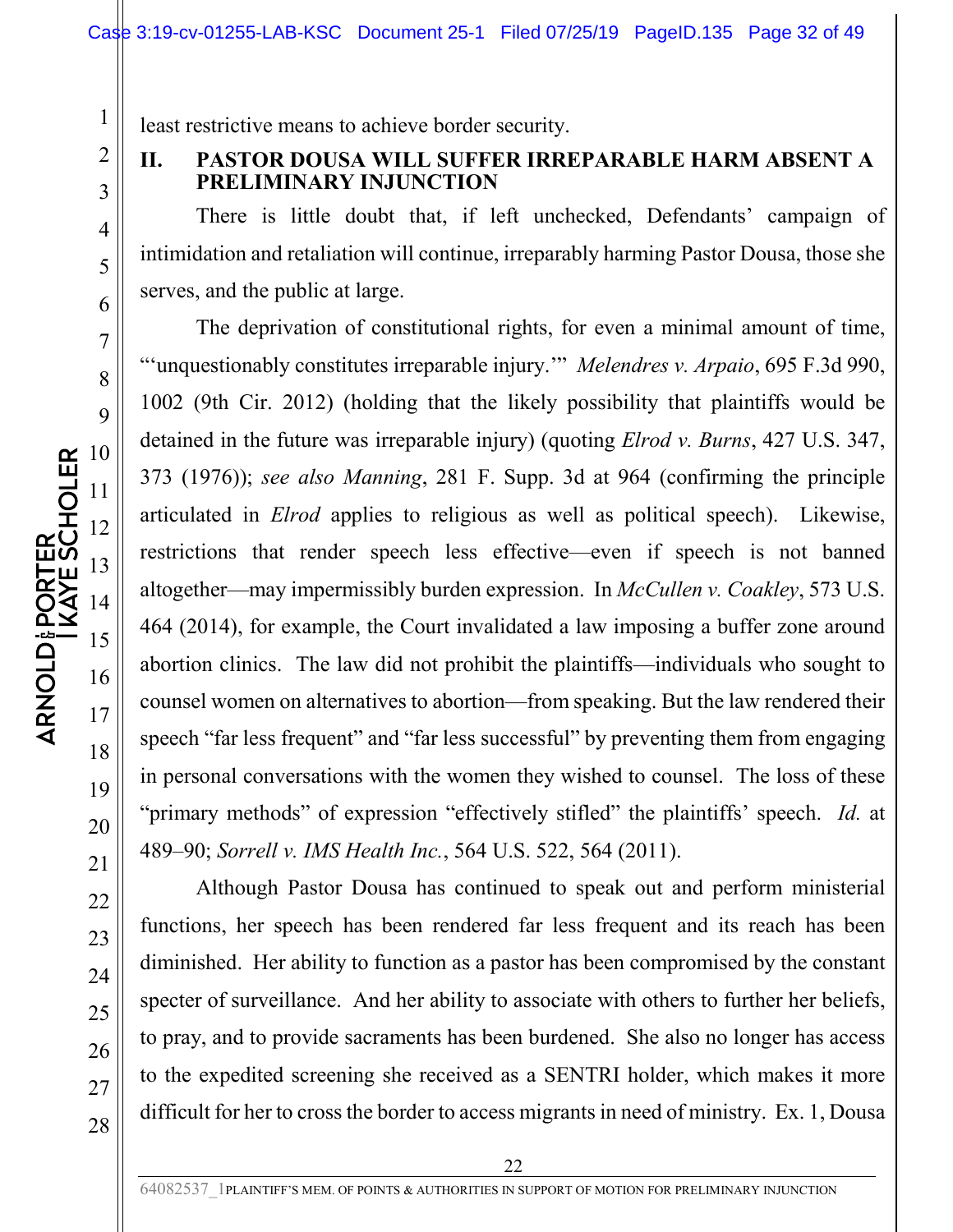Decl. ¶¶ 37–45. In short, Defendants' actions have restricted Pastor Dousa's speech and exercise of religion, and constrained its reach.

Moreover, Defendants' targeting of Pastor Dousa will result in irreparable harm to a host of third parties who are also chilled by these retaliatory actions. *Cf. Garcia v. Lawn,* 805 F.2d 1400, 1405–06 (9th Cir. 1986) (remanding with the suggestion that third party chilling can constitute irreparable harm); *Holt v. Cont'l Grp., Inc.,* 708 F.2d 87, 91 (2d Cir. 1983) (the risk that other employees may be deterred from protecting their rights may constitute irreparable injury). "[C]ourts will more readily grant [injunctive] relief where allegations of retaliation are involved, because such conduct is likely to cause irreparable harm to the public interest in enforcing the law by deterring others from" exercising their rights. *Garcia*, 805 F.2d at 1405; *see also Manning*, 281 F. Supp. 3d at 965.

Here, the nearly 60 other individuals targeted as part of Operation Secure Line also will be irreparably harmed by further enforcement and surveillance actions. *See* Compl. ¶¶ 101–19. In addition, Pastor Dousa's church is independently harmed by Defendants' retaliatory actions. It has lost congregants and abandoned plans to house a pro se clinic for asylum seekers and to publicly offer sanctuary as part of outreach to the migrant community because of Defendants' surveillance of Pastor Dousa and retaliation against her. Defendants' conduct also creates fear in The Park's members and those it serves, undoubtedly leading many who desire to seek ministry from Pastor Dousa to refrain from doing so for fear of identification, detention, family separation, and deportation. Ex. 1, Dousa Decl. ¶¶ 37–45.

**III. THE BALANCE OF HARDSHIPS AND THE PUBLIC INTEREST SUPPORT A PRELIMINARY INJUNCTION** 

The balance of hardships and the public interest weigh in favor of a preliminary injunction. "These [two] factors merge when the Government is the opposing party." *Nken v. Holder*, 556 U.S. 418, 435 (2009).

1

2

3

4

5

6

7

8

9

20

21

22

23

24

25

26

27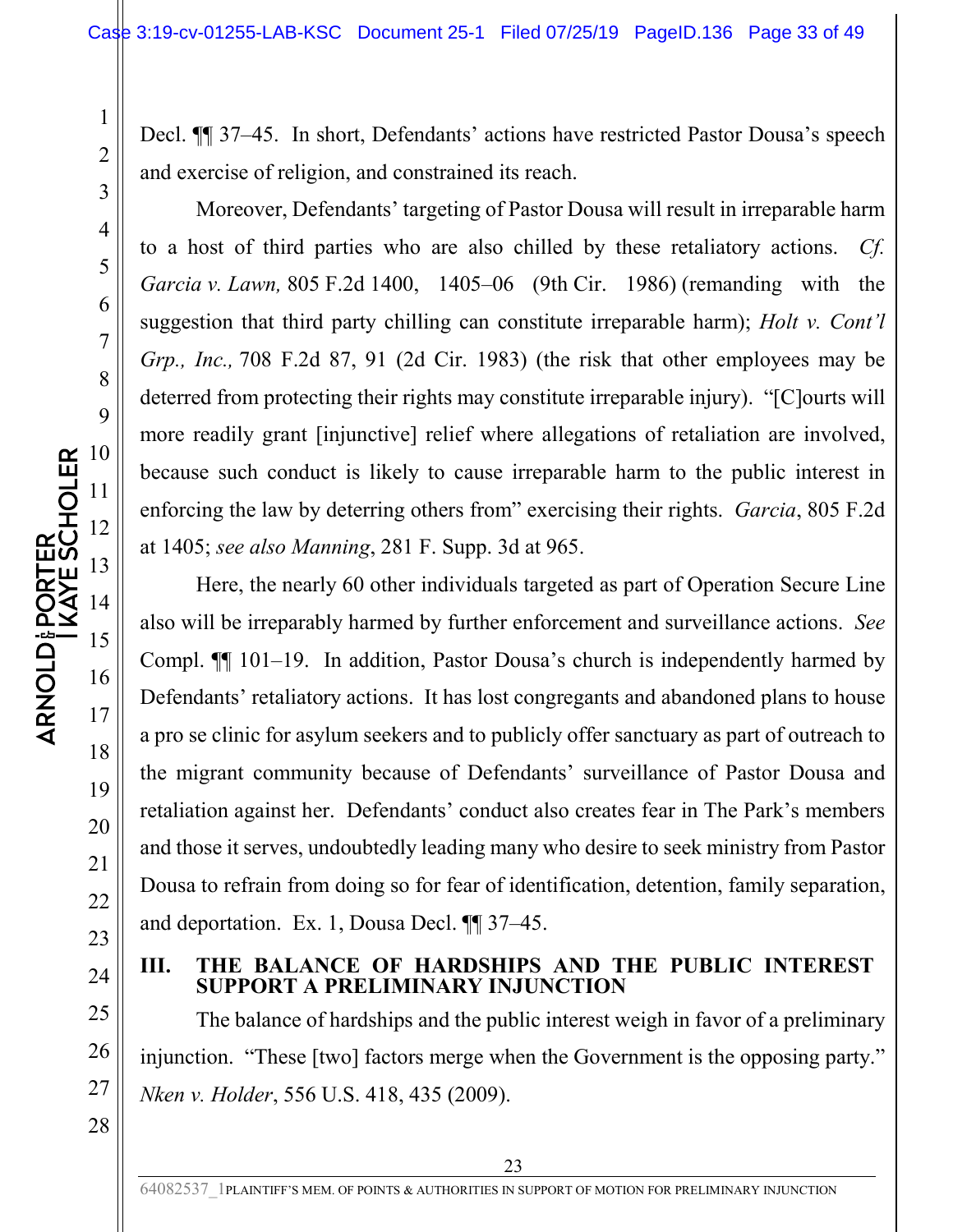Here, the balance of hardships tips sharply in favor of Pastor Dousa. There is a "significant public interest in upholding First Amendment principles." *Doe v. Harris*, 772 F.3d 563, 583 (9th Cir. 2014); *Sammartano v. First Judicial Dist. Court*, 303 F.3d 959, 974 (9th Cir. 2002) ("Courts considering requests for preliminary injunctions have consistently recognized the significant public interest in upholding First Amendment principles."), *abrogated on other grounds by Winter v. Nat. Res. Def. Council, Inc.,* 555 U.S. 7 (2008).

Conversely, neither Defendants nor the public will face any substantial hardship as a result of the injunctive relief Pastor Dousa seeks. Defendants likely will argue that their actions serve the interest of, generally, national security, border security, and immigration enforcement. This argument warrants close examination. "[C]oncerns of national security and foreign relations do not warrant abdication of the judicial role." *Holder v. Humanitarian Law Project*, 561 U.S. 1, 34 (2010). And this Court must be skeptical of claims that the security of the nation will suffer if individuals are allowed to exercise their First Amendment rights. *See N.Y. Times Co. v. United States*, 403 U.S. 713, 719 (1971) ("The word 'security' is a broad, vague generality whose contours should not be invoked to abrogate the fundamental law embodied in the First Amendment.") (Black, J., concurring).

In any event, in this case, Pastor Dousa is not asking that Defendants be enjoined from all surveillance, detention, or screening of individuals at the border. The government is permitted to engage in legitimate law enforcement activities such as surveillance and secondary screening at the border. But it cannot use those tools to punish individuals for exercising their fundamental rights. Pastor Dousa merely seeks an injunction preventing Defendants from conducting those actions in a manner that violates the Constitution of the United States and federal law.

#### **CONCLUSION**

For the foregoing reasons, the Court should grant a preliminary injunction ordering Defendants to cease surveilling, detaining, and otherwise targeting Pastor

1

2

3

4

5

6

7

8

9

19

20

21

22

23

24

25

26

27